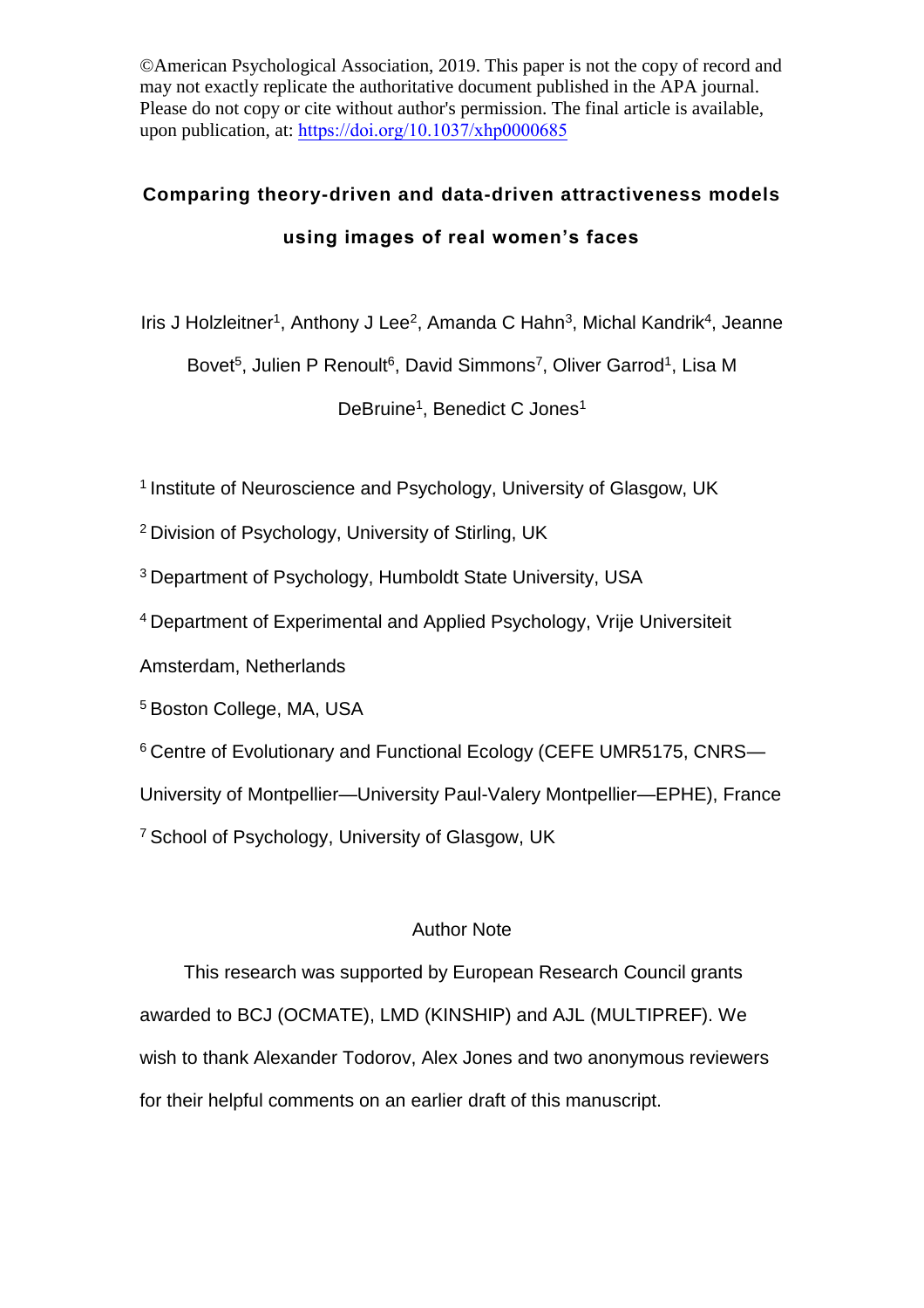Word count: 2,979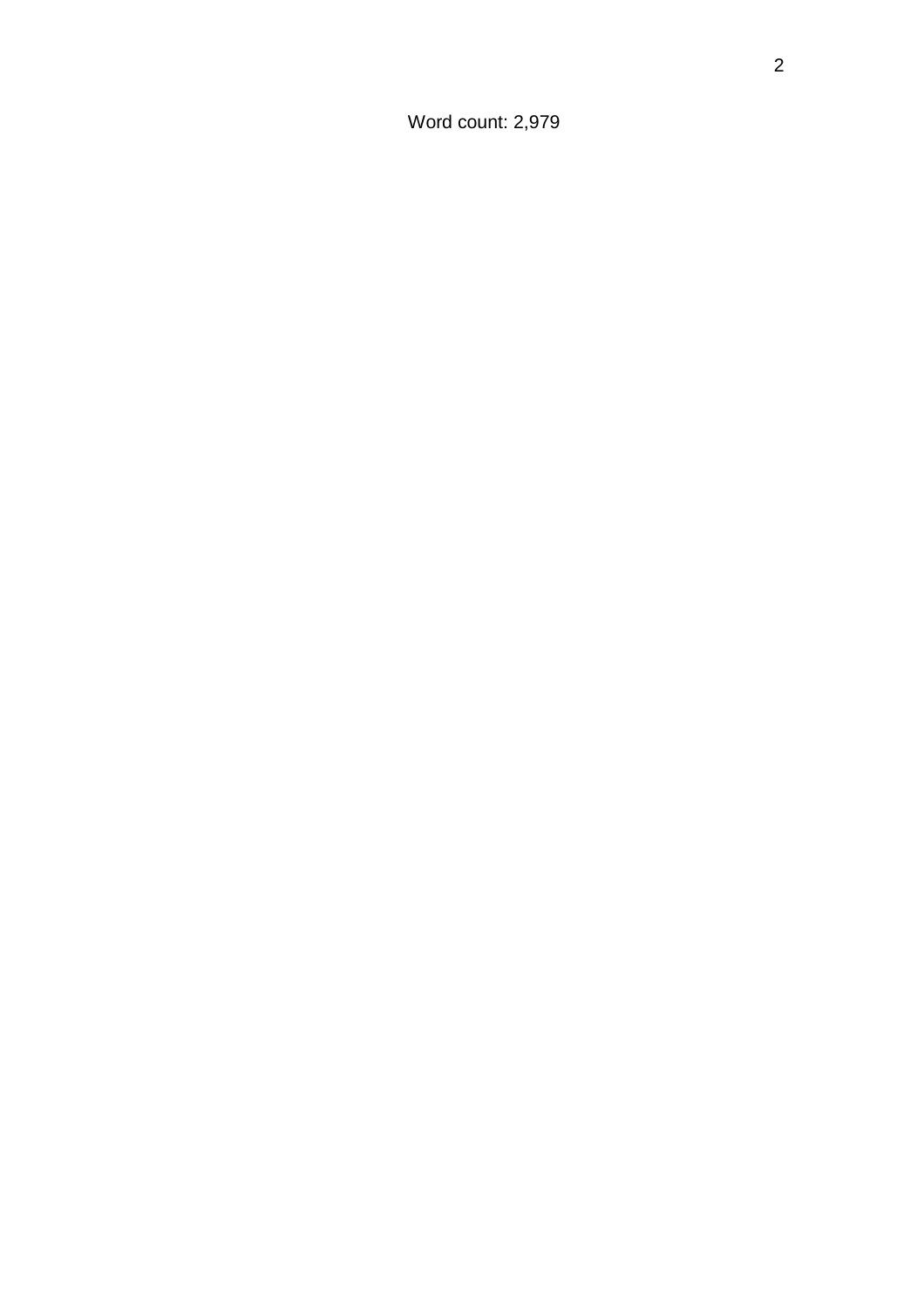#### **Abstract**

Facial attractiveness plays a critical role in social interaction, influencing many different social outcomes. However, the factors that influence facial attractiveness judgments remain relatively poorly understood. Here, we used a sample of 594 young adult female face images to compare the performance of existing theory-driven models of facial attractiveness and a data-driven (i.e., theory-neutral) model. Our data-driven model and a theory-driven model including various traits commonly studied in facial attractiveness research (asymmetry, averageness, sexual dimorphism, body mass index, and representational sparseness) performed similarly well. By contrast, univariate theory-driven models performed relatively poorly. These results (1) highlight the utility of data driven models of facial attractiveness and (2) suggest that theorydriven research on facial attractiveness would benefit from greater adoption of multivariate approaches, rather than the univariate approaches that they currently almost exclusively employ.

*Keywords:* mate preferences, principal component analysis, face perception,

face processing

# **Public Significance Statement**

What information do we use to assess facial attractiveness? Most theories of female facial attractiveness have concentrated on the possible roles of symmetry, prototypicality, and femininity. Using a large sample of 594 faces, we show that these facial characteristics are relatively poor predictors of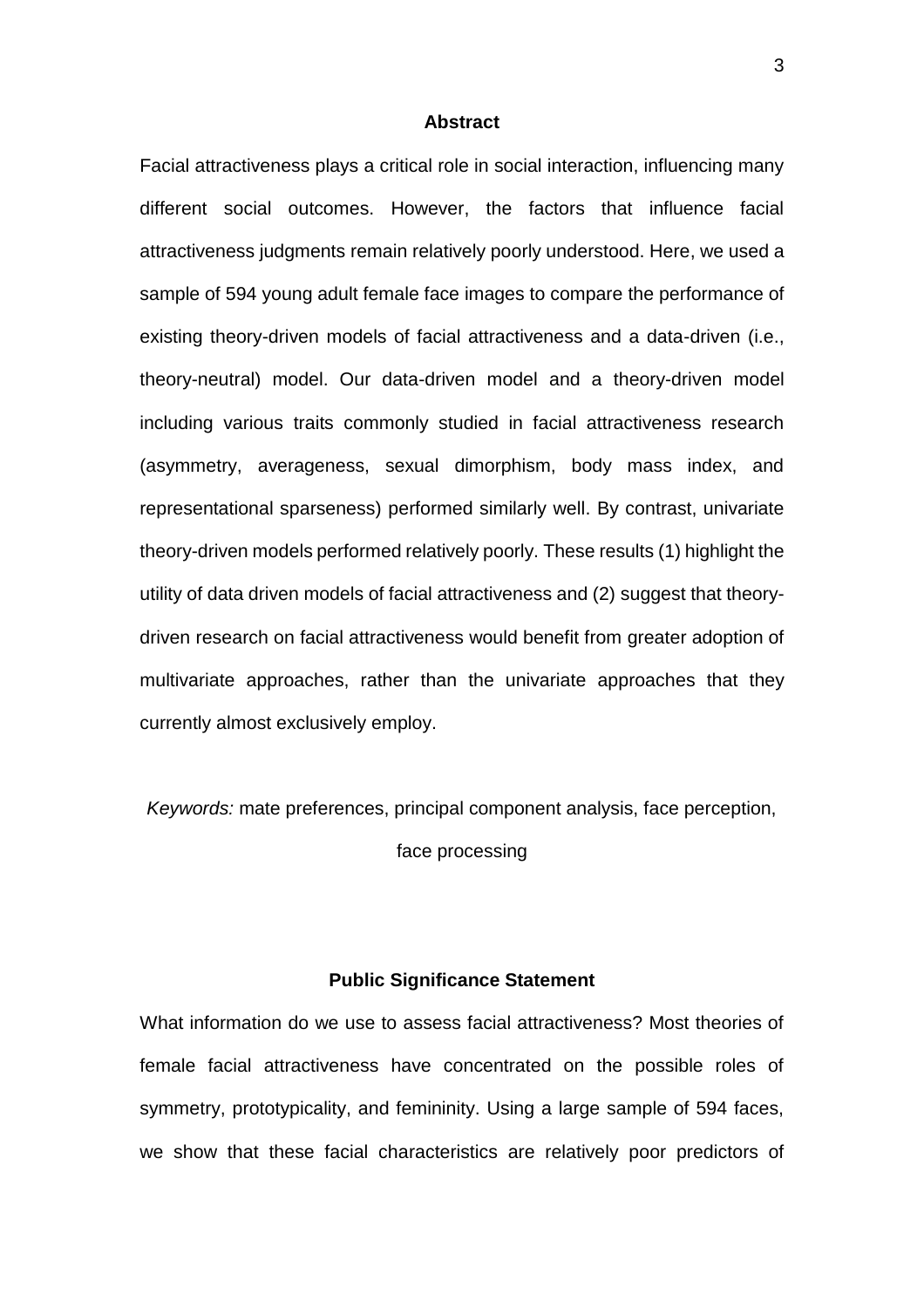women's attractiveness. By contrast, an alternative model derived from basic shape and color information of images predicted women's facial attractiveness relatively well. Our study demonstrates the importance of multivariate approaches to facial attractiveness, as well as the utility of data-driven methods in detecting previously overlooked factors that influence perceptions of facial attractiveness.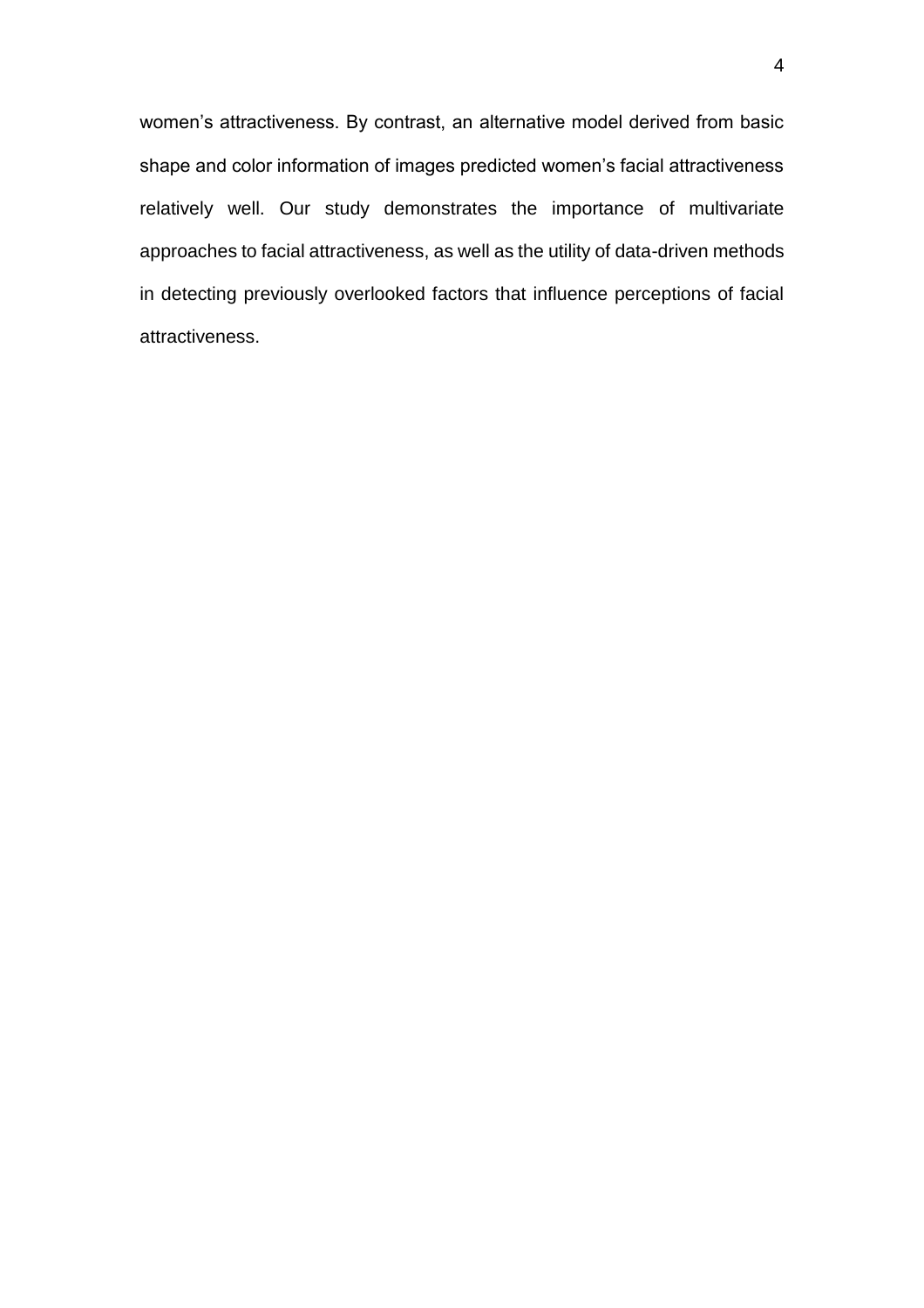# **Comparing theory-driven and data-driven attractiveness models using images of real women's faces**

Faces are a particularly important feature for social communication (Haxby et al., 2000; Little et al., 2011; Todorov et al., 2015) and facial attractiveness influences important social outcomes (Langlois et al., 2000; Rhodes, 2006). For example, people generally prefer to form romantic and platonic relationships with facially attractive individuals and even prefer to hire and vote for individuals with attractive faces (Langlois et al., 2000; Rhodes, 2006). Thus, understanding the factors that determine facial attractiveness can provide insights into an attribute that appears to have critical effects on social interactions and outcomes (Little et al., 2011; Rhodes, 2006).

Studies of the facial characteristics that influence attractiveness judgments have typically employed a top-down (i.e. theory-driven) approach in which possible relationships between attractiveness ratings of faces and specific facial characteristics, such as asymmetry, averageness or sexual dimorphism, are tested (Little et al., 2011; Rhodes, 2006). However, when objectively assessed from face images, these facial characteristics reliably explain only a small proportion of the variance in attractiveness ratings (Said & Todorov, 2011).

By contrast with the top-down approach described above, Said and Todorov (2011) used a bottom-up approach to study the characteristics that influence facial attractiveness judgments. Said and Todorov (2011) predicted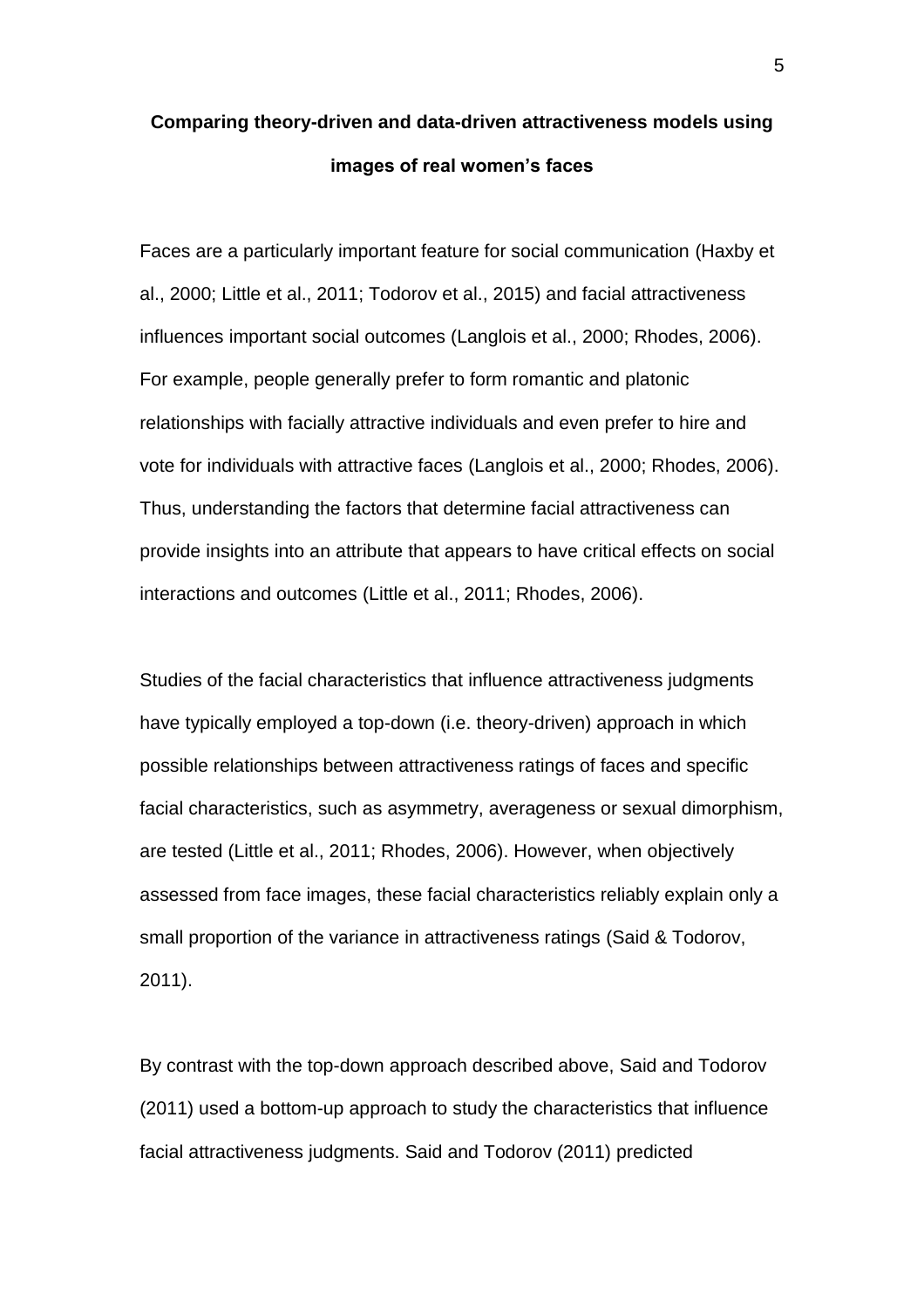attractiveness from the position a face occupied in face space. Face space is a multi-dimensional space representing global shape and color properties of faces derived from Principal Component Analysis (see, e.g., O'Toole et al., 2018 for a recent review). Crucially, Said and Todorov's (2011) 'face space' model had considerably greater predictive power than a top-down model including averageness and sexual dimorphism. For female faces, the  $\mathsf{R}^2$  for the top-down model was .37 and for the face space model .62. For male faces, the R<sup>2</sup> for the top-down model was .04 and for the face space model .71. However, there are two important limitations to Said and Todorov's (2011) study.

First, as Said and Todorov (2011) emphasized in their discussion, their study used attractiveness ratings of synthetic faces. Such ratings may not be representative of how people rate the attractiveness of photographs of real faces. Indeed, some research suggests that social judgments of synthetic faces can be qualitatively different from social judgments of photographs of real faces (Balas & Pacella, 2017; Balas, Tupa & Pacella, 2018). Synthetic faces are also processed differently (as evidenced by differences in recognition rates) from photographs of real faces (Balas & Pacella, 2015; Kätsyri, 2018). Thus, replicating Said and Todorov's (2011) bottom-up approach using photographs of real faces is essential to establish whether their findings for synthetic faces generalize to photographs of real faces.

Second, since Said and Todorov (2011) conducted their study, new research has identified further specific facial characteristics that are claimed to be good

6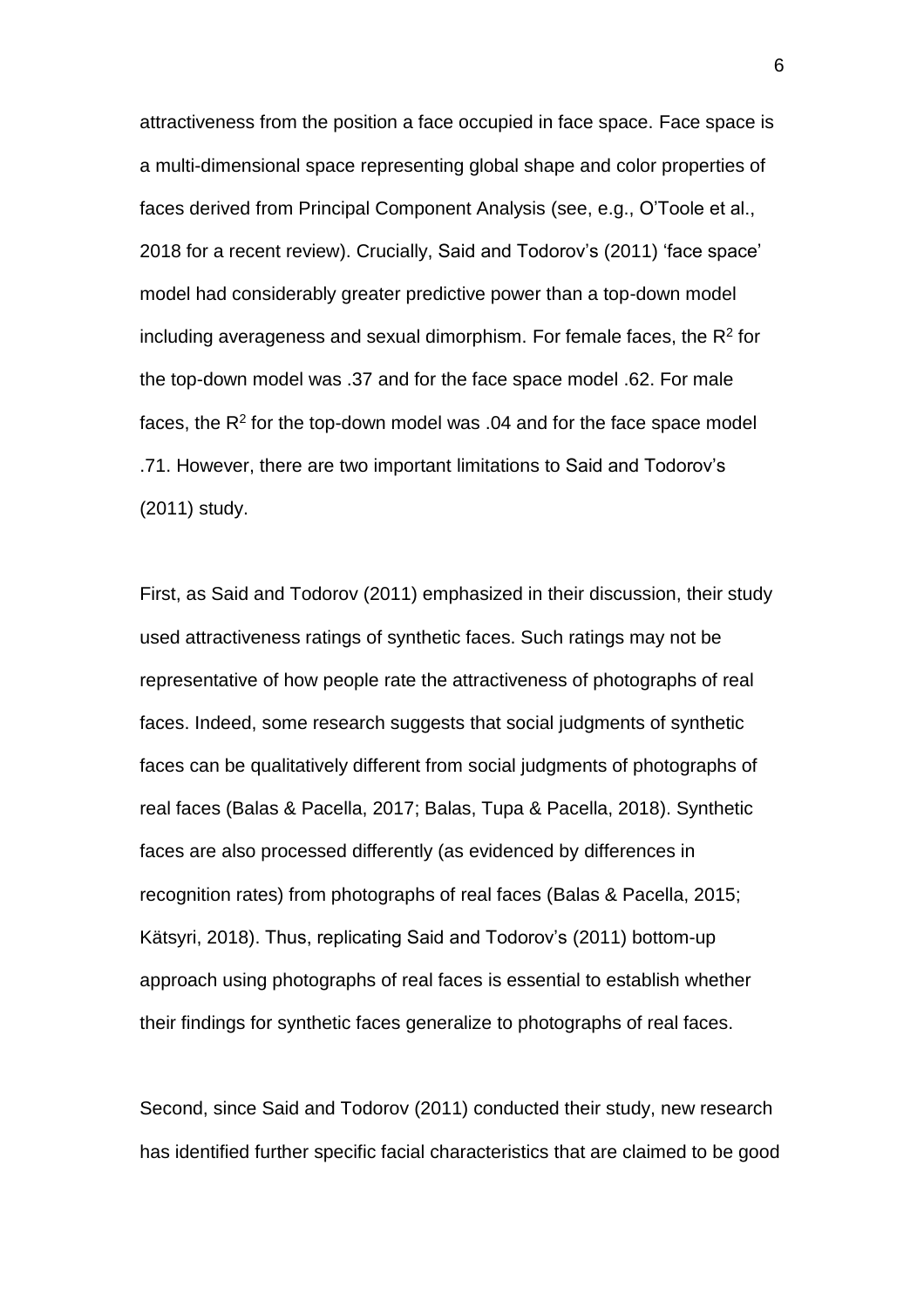predictors of facial attractiveness. For example, several studies have reported that body mass index (BMI) is an important predictor of women's facial attractiveness, potentially because it is an important health cue (Coetzee et al., 2009; Han et al., 2016; Rantala et al., 2013). Other work reported that measures of representational sparseness are good predictors of women's facial attractiveness. These measures are derived from algorithms that estimate the sparseness of neurons in the visual cortex required to represent a given face image and are thought to predict attractiveness because they index image-coding efficiency (Renoult et al., 2016). In other words, the sparseness of the activity of simple cells in V1 can be estimated for individual face images and is positively correlated with attractiveness (Renoult et al., 2016).

Thus, comparing Said and Todorov's (2011) face-space model with more recent top-down models including facial characteristics absent from the original study (BMI and representational sparseness) is essential to establish the superiority of the bottom-up approach over top-down models.

In light of the above, we compared the performance of top-down models of facial attractiveness that included measured asymmetry, averageness, sexual dimorphism, BMI, and representational sparseness as predictors, to a bottomup model using shape and color principal components derived from a principal component analysis of our face stimuli. Rather than using synthetic face images, we analyzed face photographs of 594 young adult women.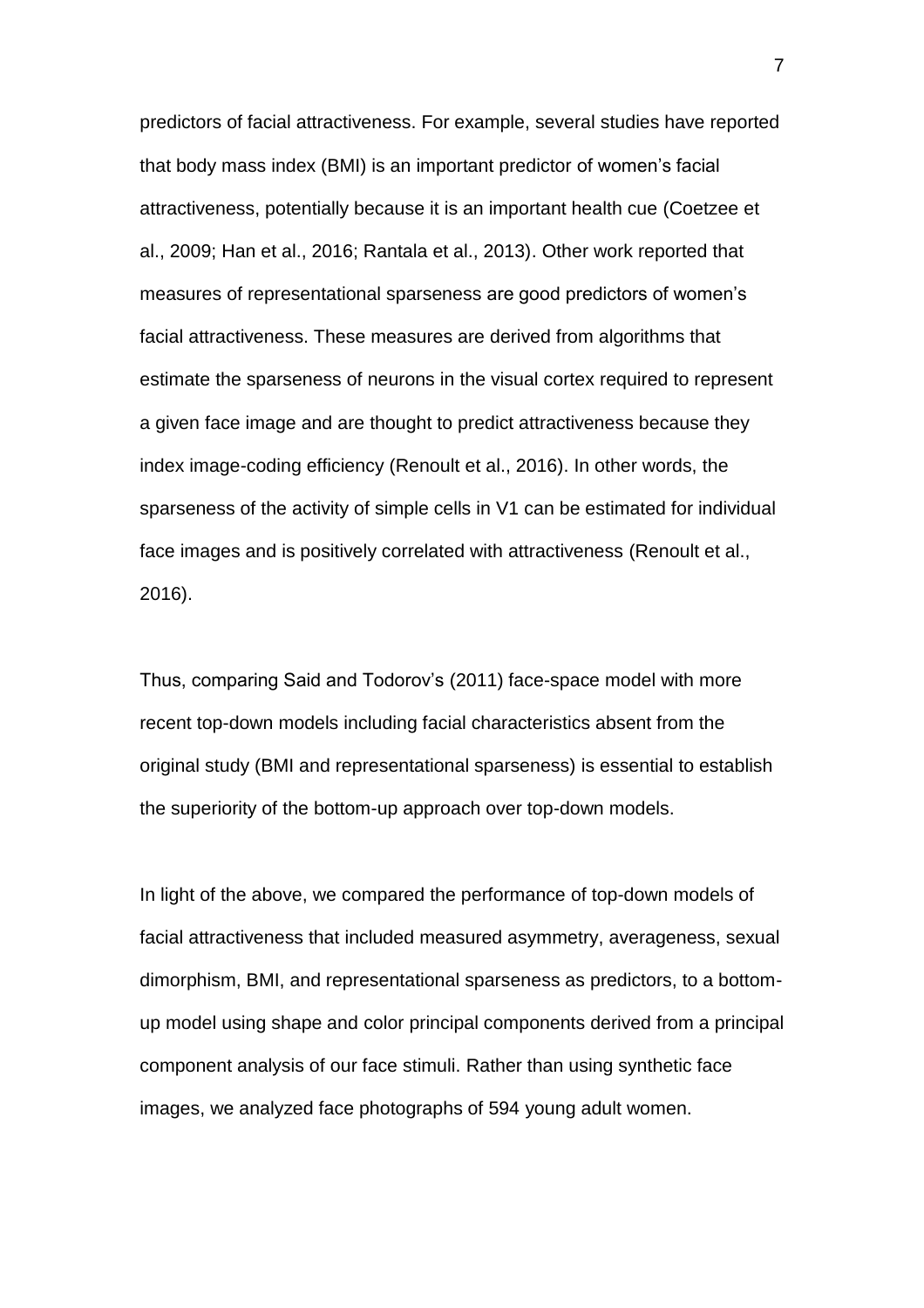#### **Methods**

#### *Face images*

We recruited 594 young adult women for the study (mean age=21.5 years, SD=3.2 years). All participants were students at the University of Glasgow, participating as part of a larger project on hormones and mating psychology (Jones et al., 2018a; Jones et al., 2018b; Jones et al., 2018c). Each woman first cleaned her face with hypoallergenic face wipes to remove any make up. A full-face digital photograph was taken a minimum of 10 minutes later. Photographs were taken in a small windowless room against a constant background, under standardized diffuse lighting conditions, and participants were instructed to pose with a neutral expression. Camera-to-head distance and camera settings were held constant. Participants wore a white smock covering their clothing when photographed to control for possible effects of reflectance from clothing. Photographs were taken using a Nikon D300S digital camera with an AF Micro-Nikkor 60mm f/2.8D lens. A GretagMacbeth 24-square ColorChecker chart was included in each image for use in color calibration.

Following Jones et al. (2015), face images were color-calibrated using a leastsquares transform from an 11-expression polynomial expansion developed to standardize color information across images (Hong et al., 2001). Each image was masked so that hairstyle and clothing were not visible and placed on a white background.

#### *Facial attractiveness ratings*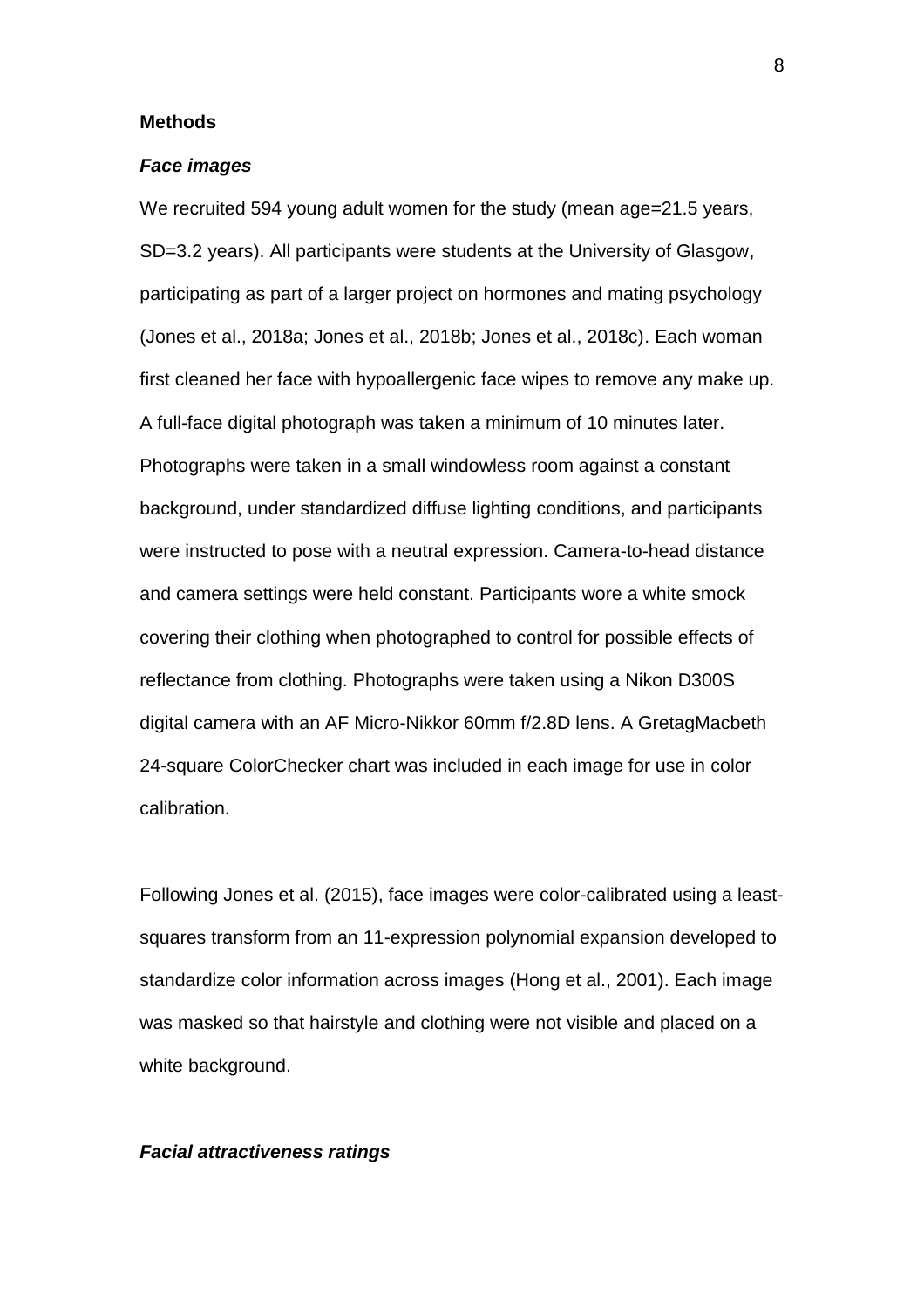The 594 face images were then rated for attractiveness using a 1 (much less attractive than average) to 7 (much more attractive than average) scale by 16 men and 16 women. Trial order was fully randomized. Inter-rater agreement was high for these ratings (ICC=0.30, 95% CI [0.21, 0.43]; Cronbach's alpha=.93, 95% CI [.92, .94]) and ratings by male and female raters were highly correlated (r=.87, 95% CI [0.85, 0.89], N=594, p<.001). Consequently we calculated an average attractiveness score for each image after standardizing ratings for each rater (M=−1.57, SD=0.57) to use in our analyses. Ratings were standardized prior to averaging to account for individual differences in scale use and because this was done in Said and Todorov's original study. Images were standardized on pupil positions prior to rating.

The numbers of raters was chosen based on simulations (see [https://osf.io/x7fus/\)](https://osf.io/x7fus/) sampling from a population of 2513 raters, each of whom had rated the attractiveness of 102 faces. More than 99% of 1000 random samples of 15 raters produced Cronbach's alphas >.8, indicating high reliability of ratings at the mean rating level (90% of all alphas were >.85). Furthermore, increasing the number of raters providing attractiveness ratings has a negligible effect on the mean attractiveness ratings once ratings have been collected from 28 raters (Hehman et al., 2018).

# *Principal Component Analysis (PCA) of face images*

Shape principal components (PCs) were derived from 132 Procrustes-aligned points on each of the 594 faces using a method described in Wolffhechel et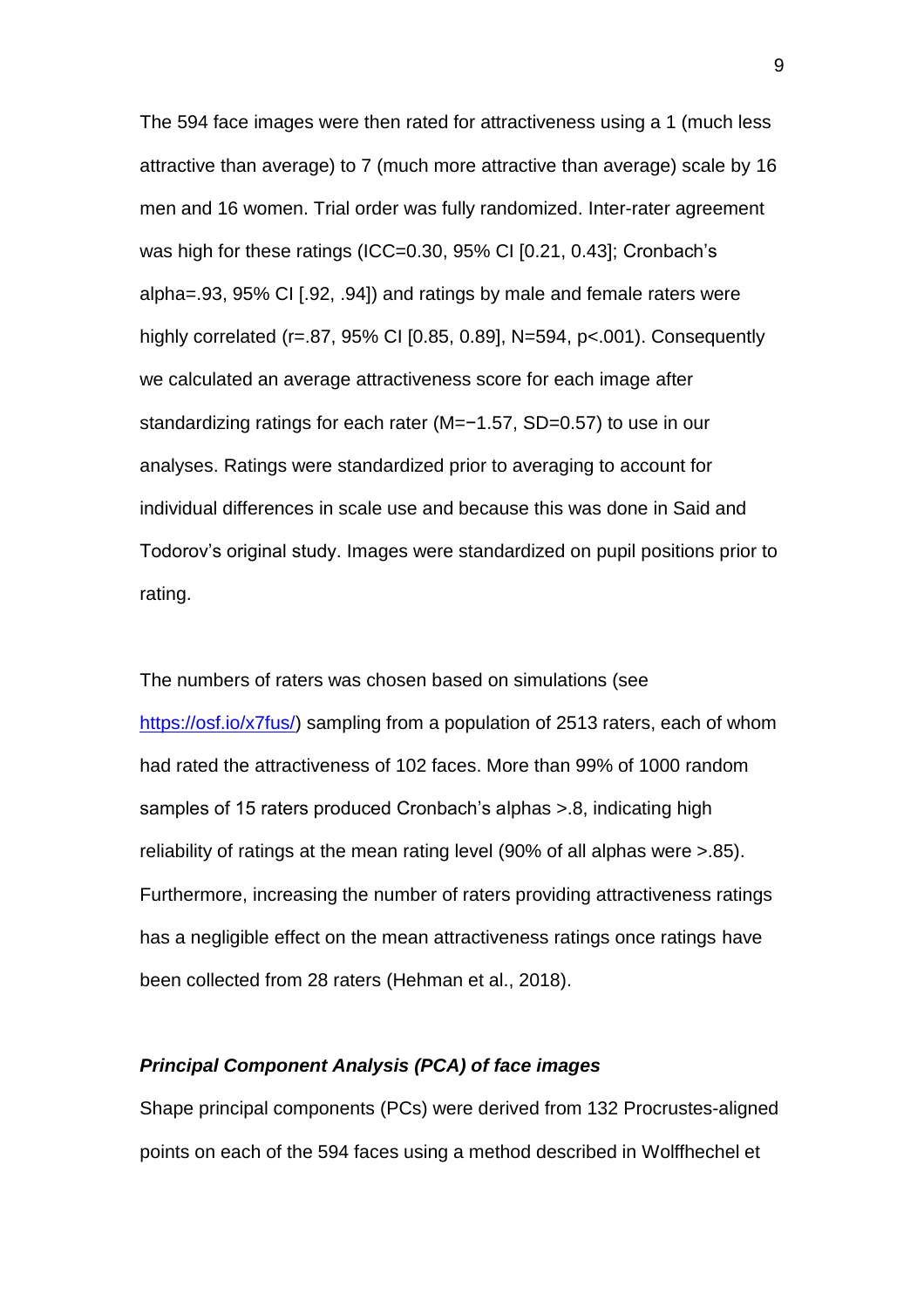al. (2015). Color PCs were derived from the RGB values for each pixel from shape-normalized images. Non-face regions of the images were masked prior to the PCA. To avoid overfitting, we used the broken stick criterion to select PCs to be included as predictors in our analyses (see Jackson, 1993, for a discussion of the advantages of this criterion). The broken stick method partitions the total variance ("the stick") into as many segments as there are PCs, assigning each segment a proportionally increasing amount of variance. PCs are retained if their eigenvalue is greater than that of the corresponding segment from the broken stick model. Code for deriving and extracting principal components is available at [https://osf.io/jurcq/.](https://osf.io/jurcq/)

#### *Measuring averageness*

Facial averageness was measured from each photograph using a technique adapted from Lee et al. (2016), separately for shape and color. This method uses the shape/color components to measure the distance the face lies from the mathematical average shape/color for the sample of faces. That is, the average shape/color values for the sample are calculated and, for each image, the Euclidean distance to the average is derived. Higher scores indicate more distinctive face shapes. Code for calculating distinctiveness scores is available at [https://osf.io/jurcq/.](https://osf.io/jurcq/)

#### *Measuring sexual dimorphism*

Facial sexual dimorphism was measured objectively from each photograph, separately for shape and color. Sexual dimorphism scores were calculated using a vector analysis method (e.g., Komori et al., 2011). This method uses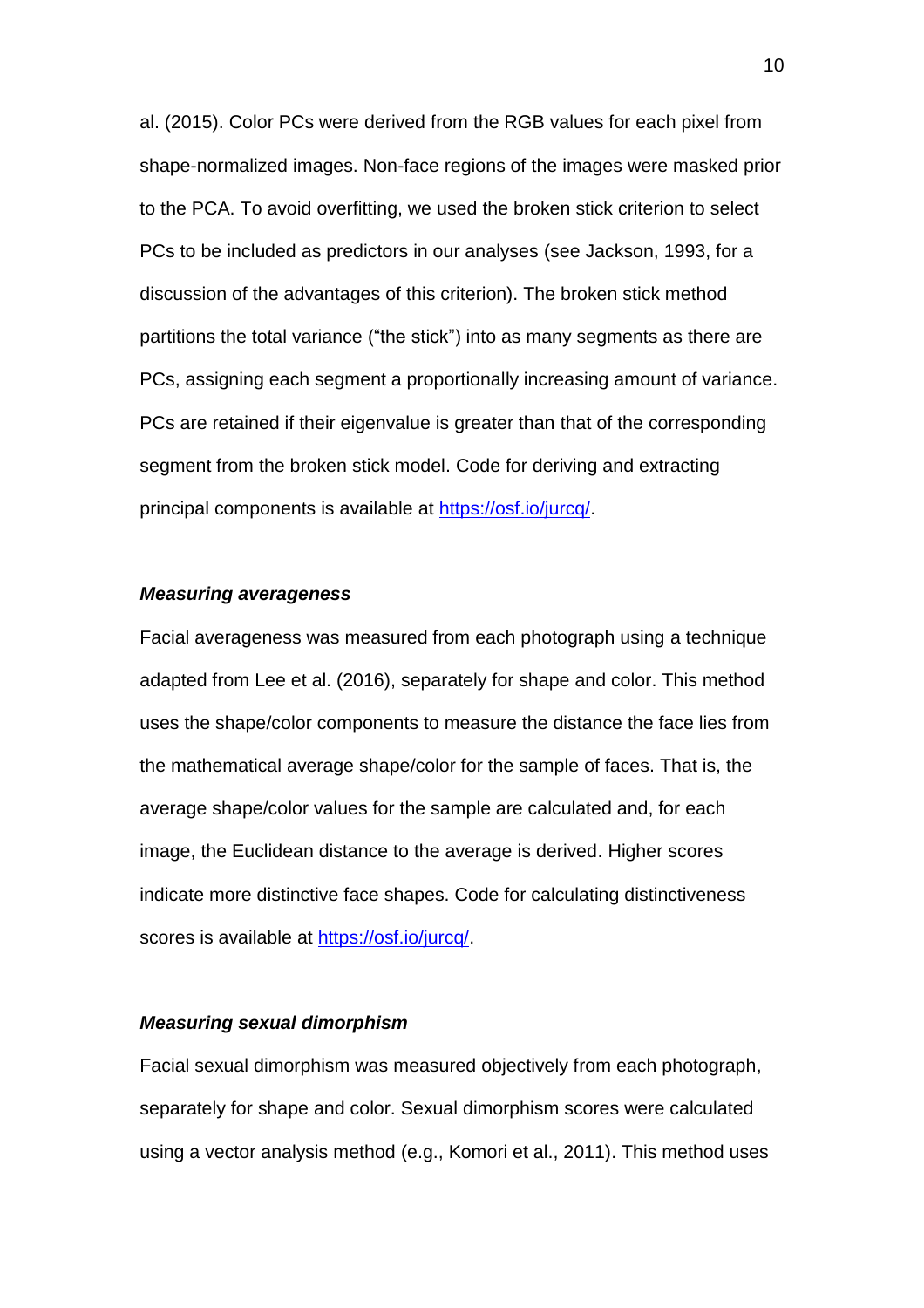shape/color principal components to locate each face on a female-male continuum. The female-male continuum was defined by calculating the average shape/color information of 50 male (mean age=20.85 years, SD=3.01 years) and the average of 50 female (mean age=20.60 years, SD=1.38 years) faces. These faces were not included in the main sample. Sexual dimorphism scores were then derived by projecting each image onto this female-male vector. Code for calculating sexual dimorphism scores is available at [https://osf.io/jurcq/.](https://osf.io/jurcq/)

#### *Measuring asymmetry*

Facial asymmetry was measured from each photograph using a technique adapted from Komori et al. (2009). Facial asymmetry was measured in shape only. For each image, the landmark template was mirrored, and asymmetry measured as the Euclidean distance between original and mirrored templates. Code for calculating asymmetry is available at [https://osf.io/jurcq/.](https://osf.io/jurcq/)

# *Measuring sparseness*

Following Renoult et al. (2016), we used an algorithm that estimates the sparseness of neurons in the visual cortex responses that would be needed to represent images of female faces. This algorithm uses a feature dictionary based on Olshausen and Field's (1997) work on the properties of receptive fields in the visual cortex. Also following Renoult et al. (2016), we defined sparseness of the encoding as the kurtosis of the estimated feature coefficients. Our MATLAB code for calculating sparseness is publicly available at [https://osf.io/jurcq/.](https://osf.io/jurcq/)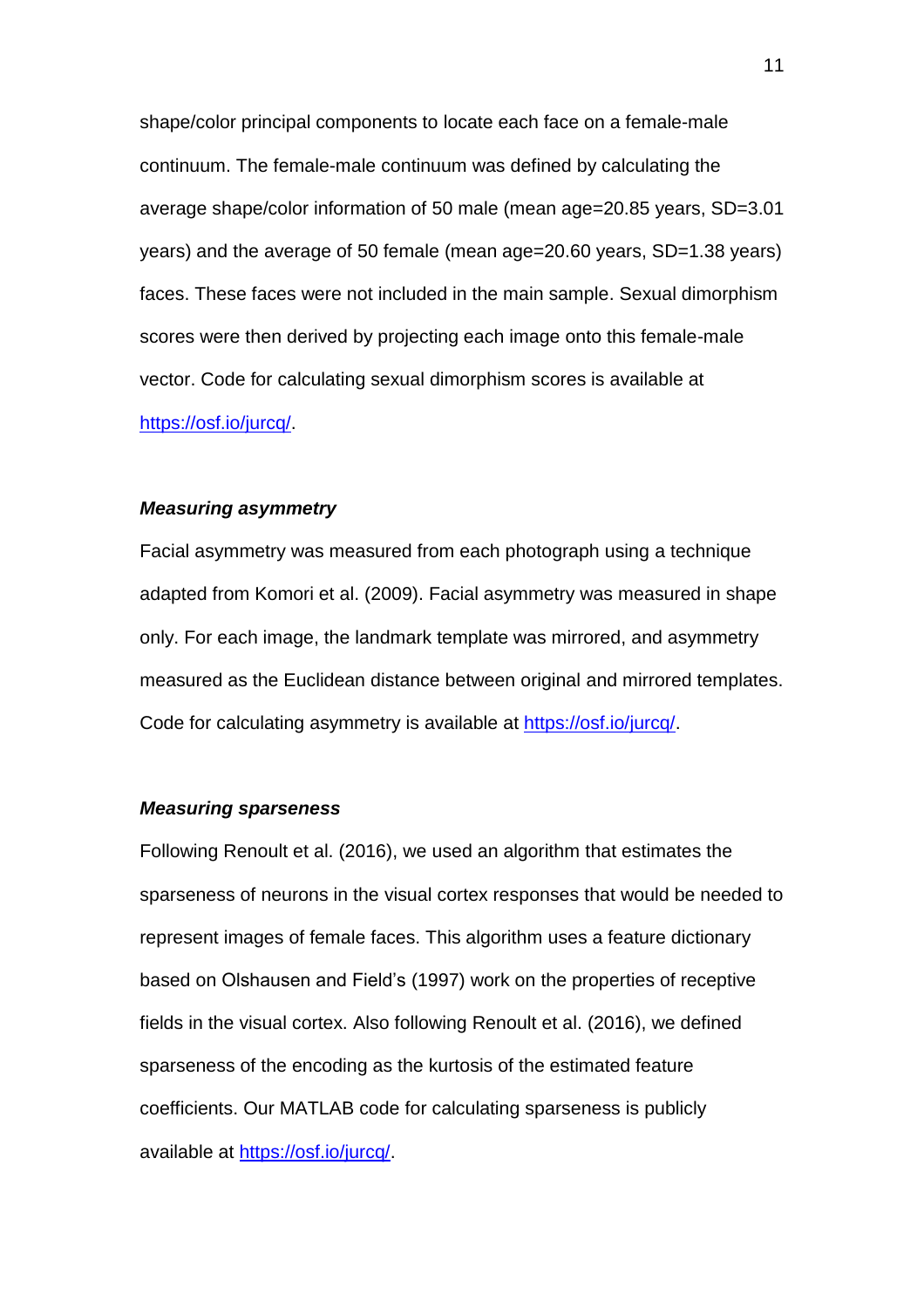# *Measuring Body Mass Index (BMI)*

Height (M=165.8 cm, SD=6.3 cm) and weight (M=63.8 kg, SD=11.9 kg) were measured for the women who had been photographed. These measurements were used to calculate BMI (M=23.1 kg/m<sup>2</sup>, SD=3.8 kg/m<sup>2</sup>). Forty-nine women chose not to provide both measurements, so BMI could not be calculated for these women.

# **Results**

Analyses were conducted using *R v3.5.1* (R Core Team, 2018) and the packages *geomorph v3.0.6* (Adams et al., 2018) for morphometric analyses and *caret v6.0-79* (Kuhn, 2008) for cross-validation analyses. All data and analysis code are publicly available at [https://osf.io/jurcq/.](https://osf.io/jurcq/)

First, we specified seven models, each with attractiveness rating as the dependent variable. The *asymmetry* model had linear shape asymmetry scores as the predictor. The *averageness* model had linear color and shape averageness scores as the predictors. The *sexual dimorphism* model had both linear and quadratic color and shape sexual dimorphism scores as predictors. The quadratic terms were included because of previous research suggesting a quadratic relationship between sexual dimorphism and attractiveness (DeBruine et al., 2007; Holzleitner & Perrett, 2017). The *BMI* model had both linear and quadratic BMI as the predictors. The quadratic term was included because of previous research suggesting a quadratic relationship between BMI and attractiveness (Coetzee et al., 2009; Han et al.,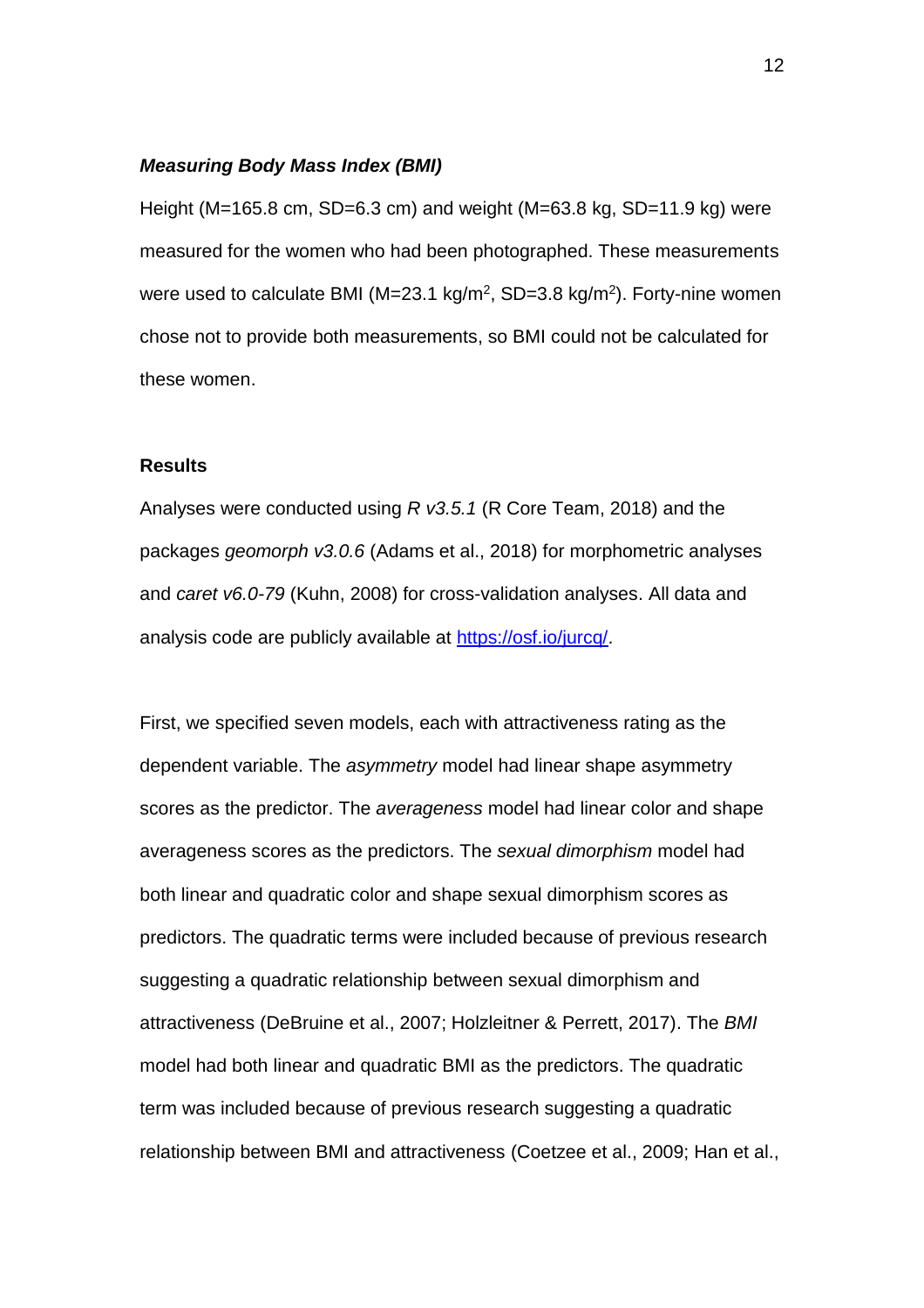2016; Rantala et al., 2013). The *sparseness* model had both linear and quadratic sparseness scores as the predictors. The quadratic term was included because exploratory analyses suggested there was a weak quadratic relationship between sparseness and attractiveness. The *top-down combined* model included all predictors from the averageness, sexual dimorphism, BMI, and sparseness models. Finally (and following Said & Todorov, 2011), the *bottom-up face space* model included linear and quadratic effects for all 12 shape and 60 color principal components that were selected for analyses using the broken-stick criterion. Full model specifications are given in our supplemental materials and at https://osf.io/jurcq/.

Next, we used 10-fold cross validation with 10 repeats (i.e., 100 resamples) to estimate the root-mean-square error (RMSE) for each model (Figure 1). RMSE is the square root of the mean squared differences between predicted and observed values, and as such a measure of predictive accuracy. A value of 0 would indicate a perfect fit of the data. By contrast with  $R^2$ , RMSE is not inflated by the number of predictors. The RMSE for the top-down combined model was 0.47 (SD=0.04). The RMSE for the face space model was 0.46 (SD=.04). To test how much variance was uniquely explained by the top-down combined compared to the face space model, we re-tested top-down combined and face space models based on all 594 observations (instead of using cross-validation). Together, top-down combined and face space predictors explained 62.7% of the variance in attractiveness ratings. The topdown model explained 34.4% of the variance, with 7.2% variance being unique variance that was not explained by the face space model. The face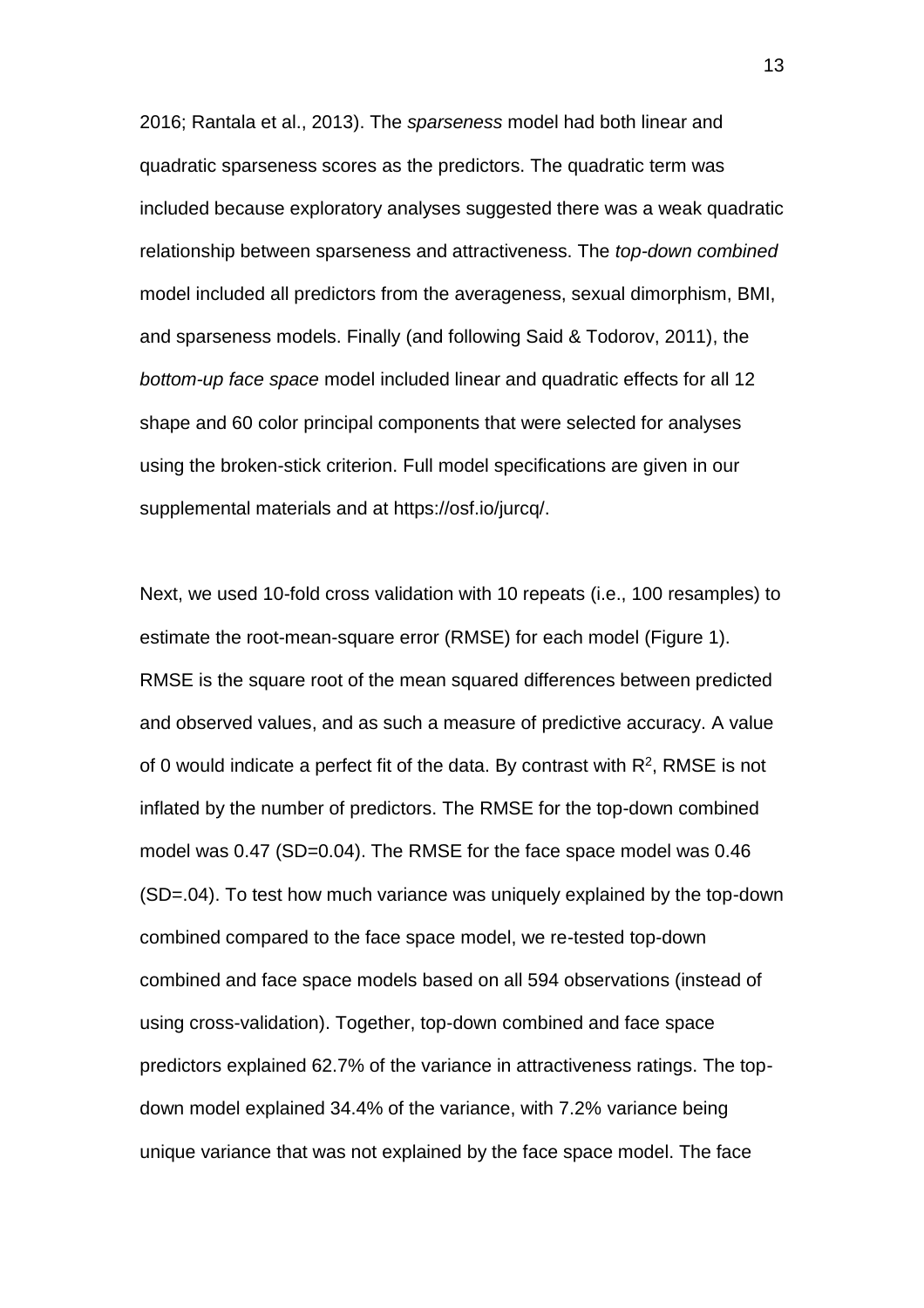space model explained 55.6% of the variance in attractiveness, with 28.4% variance being unique variance that was not explained by the top-down combined model (see supplemental materials).



**Figure 1.** Raincloud plots showing performance of the seven models in predicting facial attractiveness. Black dots show the mean RMSE from 10-fold cross validation with 10 repeats. Black bars show 90% confidence intervals.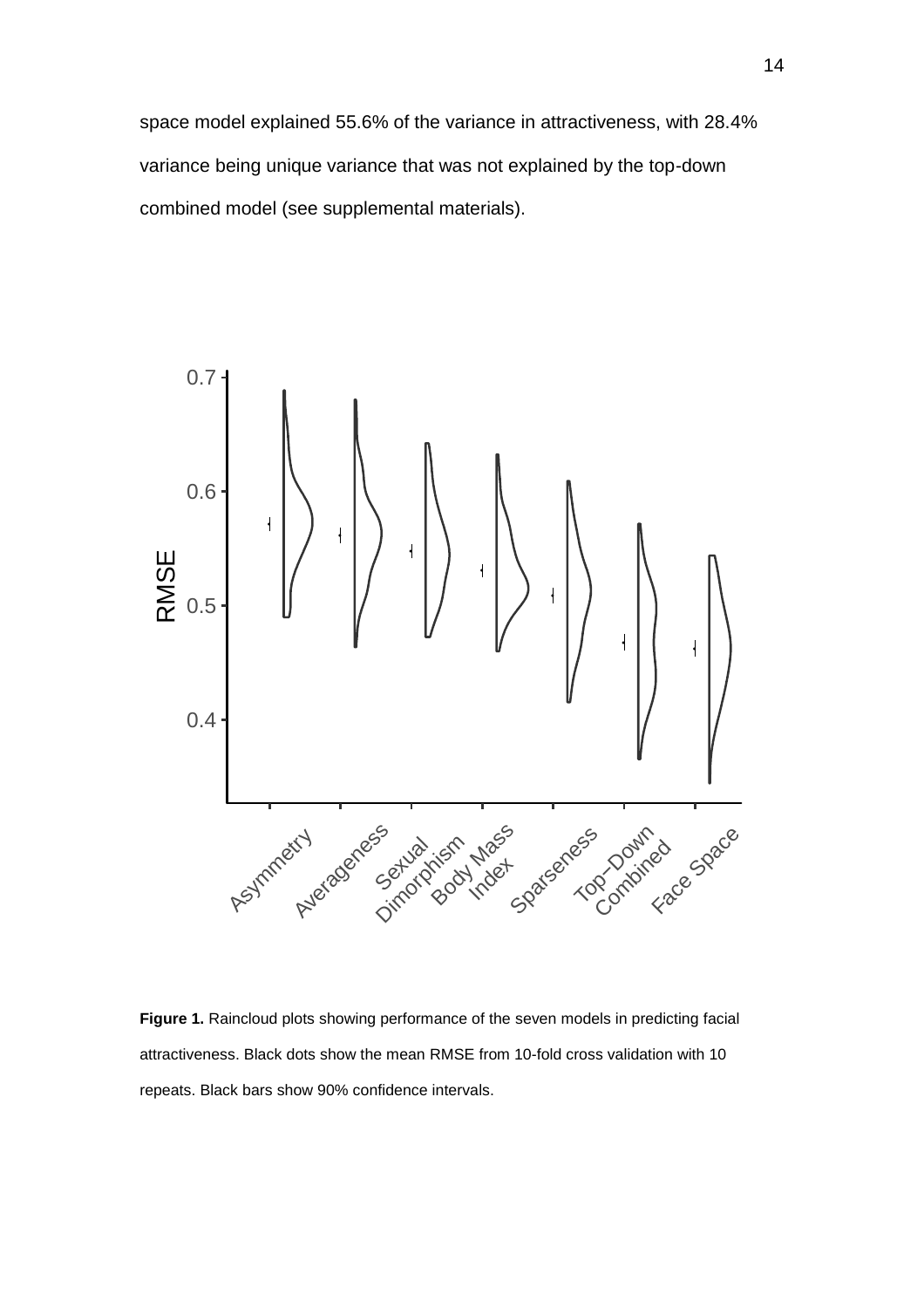Additional models comparing all possible combinations of asymmetry, averageness, sexual dimorphism, BMI, and sparseness with the face space model are reported in our supplemental materials.

To test whether the face space model is over-fitting, we used the Akaike Information Criterion (AIC) as a measure of model fit and compared the AIC from each of the 100 resamples to those of the top-down combined model. Despite its higher number of predictors, the face space model showed a better fit (average AIC=−770.99) than the top-down combined model (average AIC=−686.54) for each of the 100 resamples. The minimum difference in AIC was 39.10.

Finally, we used variable selection based on the AIC to identify PCs that were selected in all of the resamples. In other words, we used the AIC in a stepwise backward regression to determine the best predictors for each resample. We then visualized predictors that were retained in all 100 resamples. Fourteen PCs (four shape, 10 color) satisfied this criterion. The four shape PCs are visualized in Figure 2. The 10 color PCs are visualized in Figure 3.

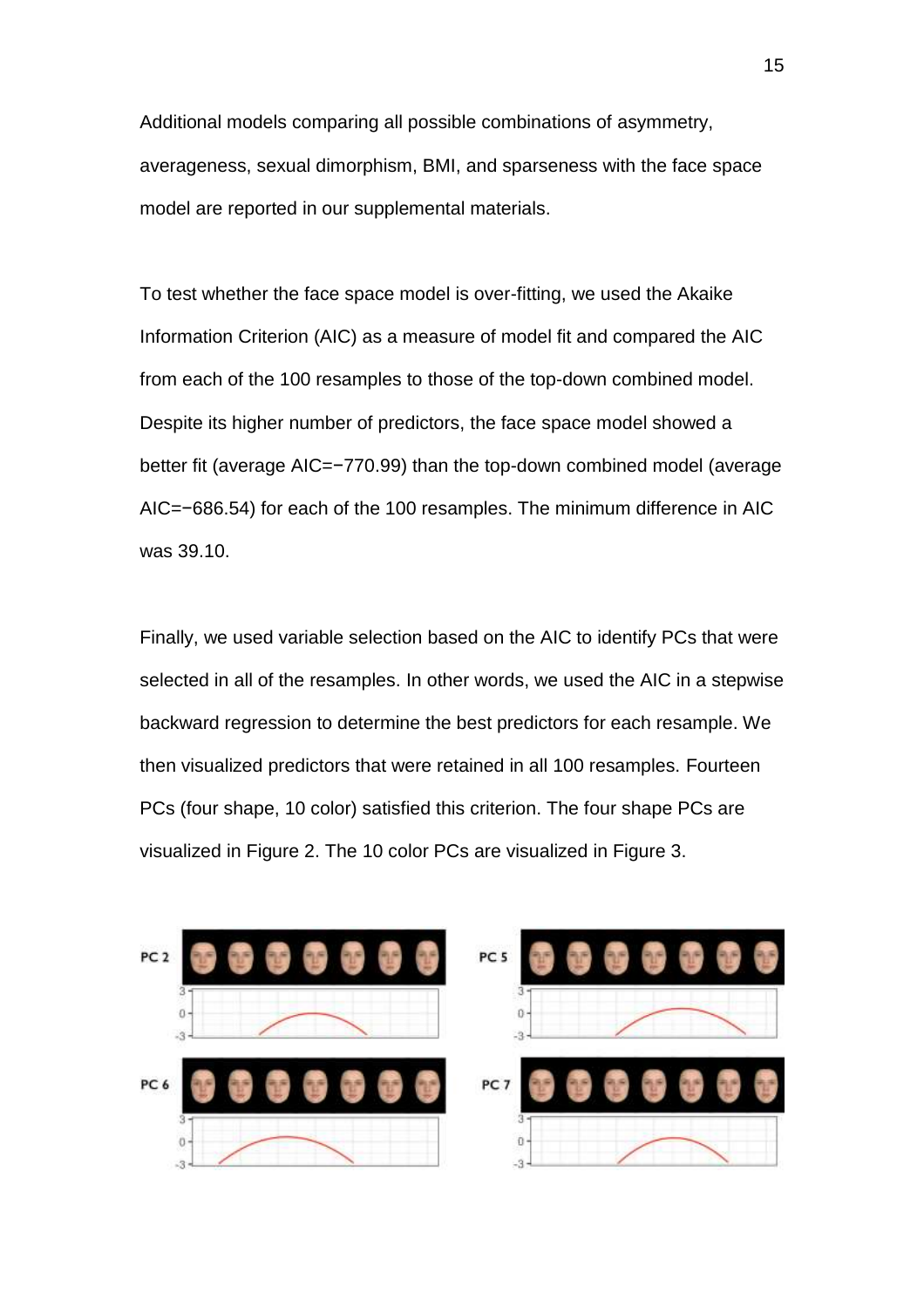**Figure 2.** Visualization of the four shape PCs selected in all 100 resamples. The top row of each panel shows the variance in the respective PC ranging from -3 to +3 standard deviations. The bottom row in each panel shows the average relationship between the PC (xaxis) and standardized attractiveness ratings as predicted from the model (y-axis). The quadratic effects are graphed where they were significant in more than 80 resamples.



**Figure 3.** Visualization of the 10 color PCs selected in all 100 resamples. The top row of each panel shows the variance in the respective PC ranging from -3 to +3 standard deviations. The bottom row in each panel shows the average relationship between the PC (x-axis) and standardized attractiveness ratings as predicted from the model (y-axis). The quadratic effects are graphed where they were significant in more than 80 resamples.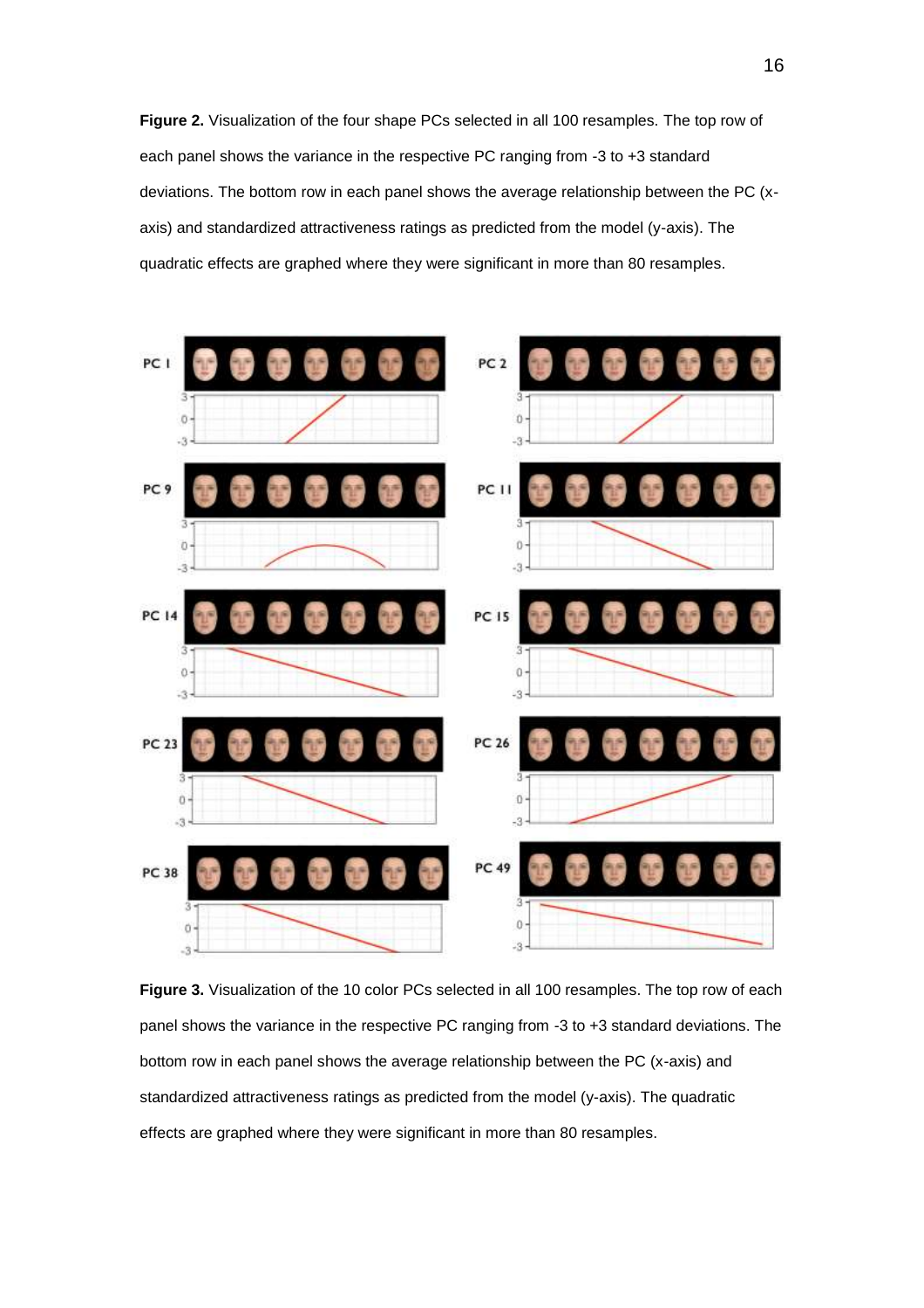#### **Discussion**

Based on the RMSE values, image sparseness was the best predictor of attractiveness among the top-down predictors in our study, then BMI, then sexual dimorphism, then averageness, then asymmetry (see Figure 1). This pattern of results is consistent with other recent work suggesting averageness and sexual dimorphism are relatively unimportant for women's facial attractiveness (Said & Todorov, 2011), while BMI (Coetzee et al., 2009; Han et al., 2016; Rantala et al., 2013) and sparseness (Renoult et al., 2016) are relatively good predictors. Our study is the first to describe the effectiveness of these five different top-down predictors in a single sample of face images. Importantly, the large sample of images tested and the cross-validation methods we used for our analyses mean that our estimates of the predictive power of these characteristics are likely to be reliable and robust.

Our face-space model performed similarly to the combined top-down model (see RMSE in Figure 1). Only the performance of the combined top-down model came close to the performance of the face-space models. These results demonstrate the utility of face-space models for studying facial attractiveness and highlight the limitations of individual (i.e., univariate) theory-driven models. These results are consistent with other recent work finding no evidence that hormone levels or susceptibility to illnesses, the underlying characteristics that these top-down predictors are assumed to signal, are correlated with facial attractiveness in young adult women (Cai et al., 2018; Jones et al., 2018d). Importantly, the AIC showed that the facespace model was a better fit than the combined top-down model, indicating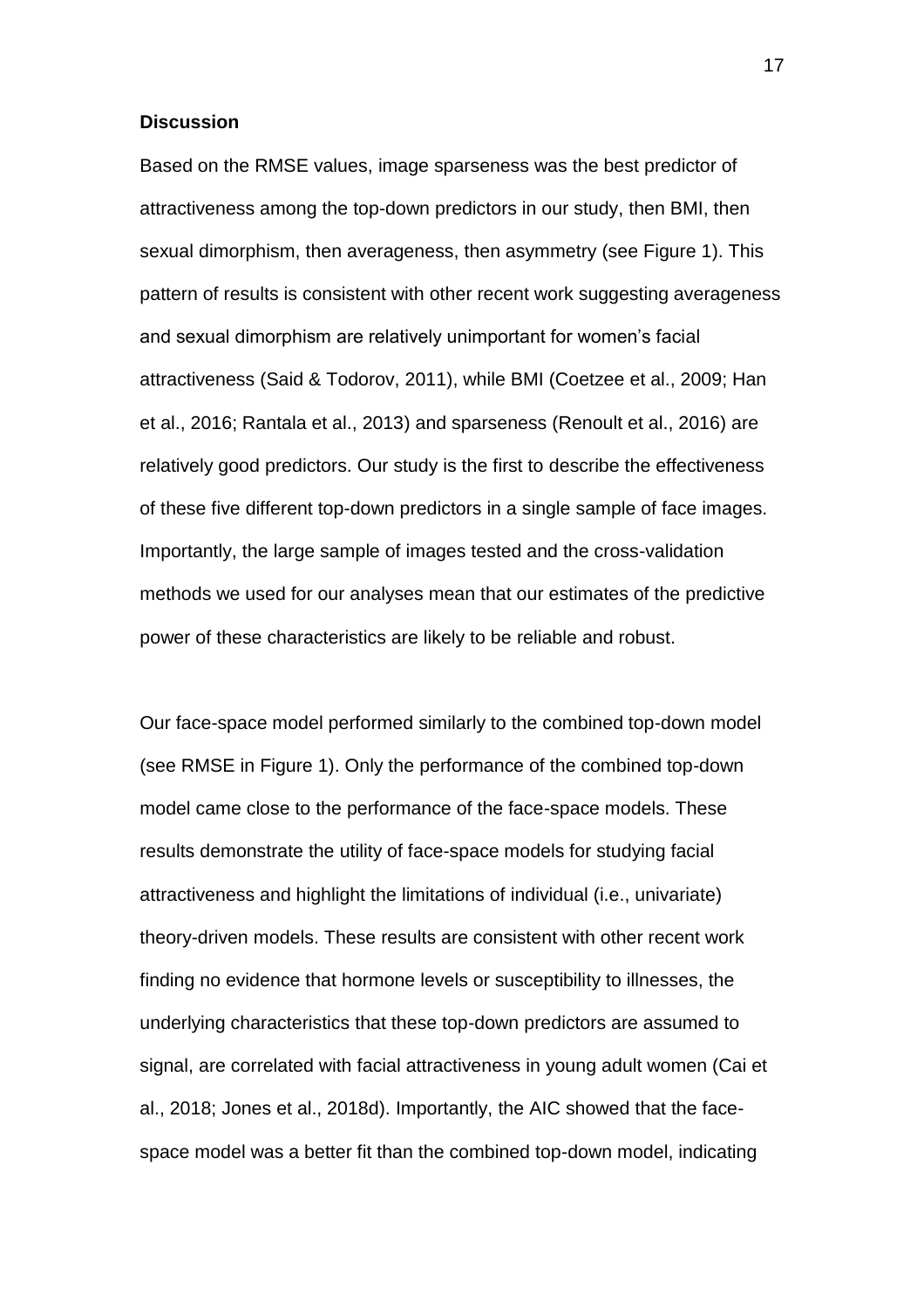that the face-space and combined top-down models' comparable performance was not a consequence of overfitting in the face space model. Note that both the face-space and combined top-down models included both shape and color predictors.

Visualizations of the PCs revealed shape and color components of attractiveness that are not typically emphasized in research on facial attractiveness. For example, face elongation (shape PC2) and the ratio of feature size to face size (shape PC5) appear to be important predictors of attractive face shapes (see Figure 2). For color, skin tone (color PC1) and feature contrast (color PC2) appear to have strong effects on women's facial attractiveness (see Figure 3). These patterns complement Said and Todorov's (2011) results for synthetic faces and also previous work highlighting the importance of color information for facial attractiveness (e.g., Russell et al., 2016; Stephen et al., 2009; but see Foo et al., 2017). For example, the color PCs that predict attractiveness best may relate to cues considered in theorydriven studies of attractiveness, such as carotenoid-related skin tone and sexually dimorphic contrast information (Henderson et al., 2018; Jones, 2018; Russell et al., 2016; Stephen et al., 2009). Shape PCs that predict attractiveness best (e.g., face elongation) may be those related to height (Re et al., 2013, Mitteroecker et al., 2013). The curvilinear relationship observed for many components of the face space model may be consistent with claims that facial attractiveness is influenced, at least in part, by aversions to specific extreme facial characteristics (e.g., Zebrowitz & Rhodes, 2004). Whether these PCs reflect other theory-derived attractive facial cues that were not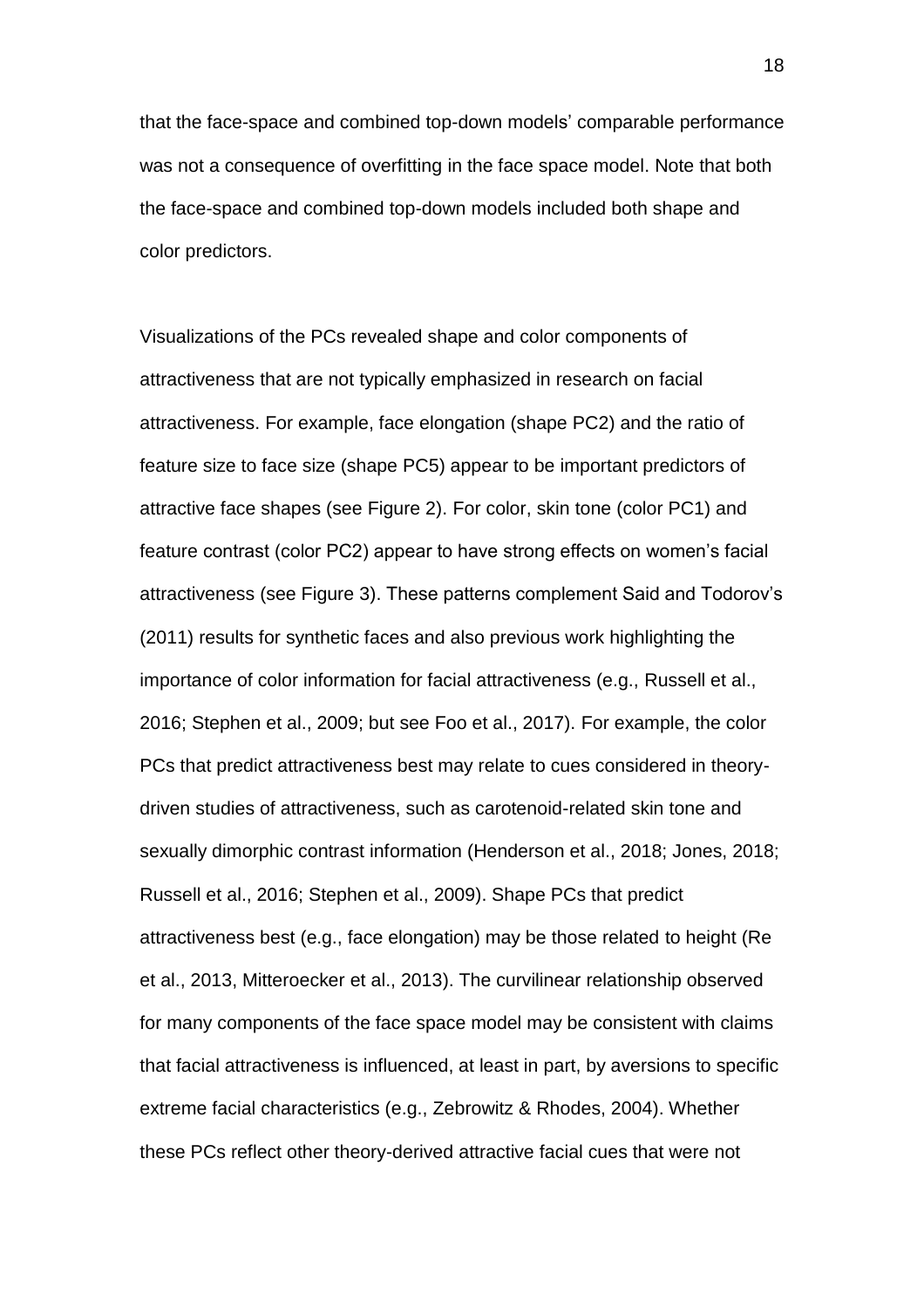considered in our study (e.g., cues of residual fertility, Bovet et al., 2018) is an open empirical question. Whether our results generalize beyond the type of sample we tested here (young, predominantly white, female faces) is also an open empirical question.

Like Said and Todorov's (2011) pioneering work on statistical models of facial attractiveness, our results highlight how poorly many existing top-down models of facial attractiveness perform, at least when these top-down models are univariate. This is the case even for female facial attractiveness, for which top-down models have been hypothesized to be particularly useful (Rhodes, 2006; Thornhill & Gangestad, 1999; Little et al., 2011) and is not simply an artefact of using the type of synthetic face images employed in Said and Todorov's (2011) original study.

In conclusion, we show that a model combining *multiple* theory-derived predictors can perform as well as a data-driven, face space model. However, this approach (combining multiple theory-derived predictors) is very uncommon in the facial attractiveness literature. We strongly suggest that research using theory-driven models to study facial attractiveness would benefit from this type of multivariate approach, rather than the univariate approach that they almost exclusively employ.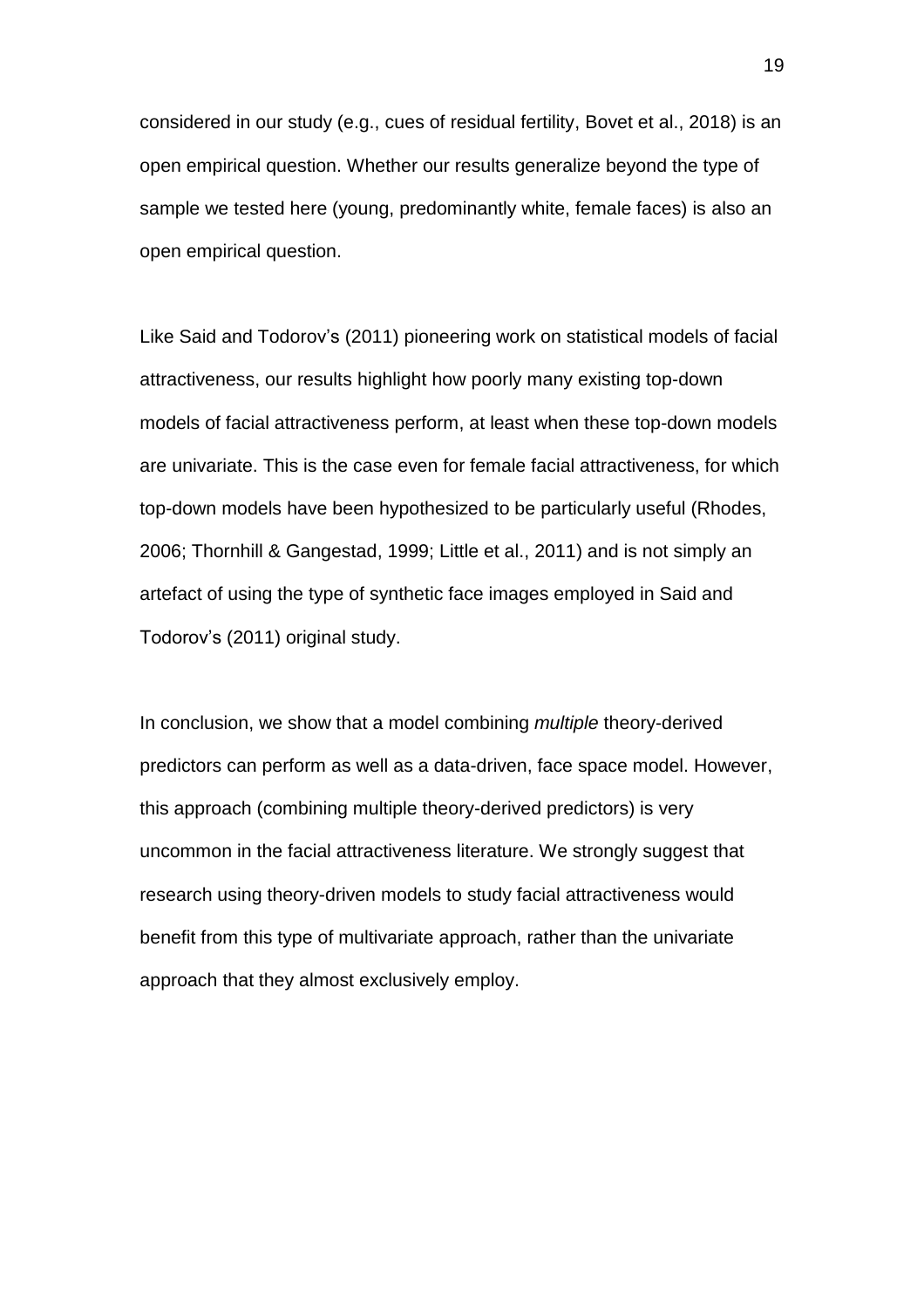#### **References**

- Adams, D. C., Collyer, M. L., & Kaliontzopoulou, A. (2018). Geomorph: Software for geometric morphometric analyses (Version 3.0.6). Retrieved from<https://cran.r-project.org/package=geomorph>
- Balas, B., Tupa, L., & Pacella, J. (2018). Measuring social variables in real and artificial faces. *Computers in Human Behavior, 88*, 236-243. <https://doi.org/10.1016/j.chb.2018.07.013>
- Balas, B., & Pacella, J. (2015). Artificial faces are harder to remember. *Computers in Human Behavior, 52*, 331-337. <https://doi.org/10.1016/j.chb.2015.06.018>
- Balas, B., & Pacella, J. (2017). Trustworthiness perception is disrupted in artificial faces. *Computers in Human Behavior, 77*, 240-248. <https://doi.org/10.1016/j.chb.2017.08.045>
- Bovet, J. , Barkat‐Defradas, M. , Durand, V. , Faurie, C. & Raymond, M. (2018). Women's attractiveness is linked to expected age at menopause. *Journal of Evolutionary Biology, 31*, 229-238. <https://doi.org/10.1111/jeb.13214>

Cai, Z., Hahn, A. C., Zhang, W., Holzleitner, I. J., Lee, A. J., DeBruine, L. M., & Jones, B. C. (2018). No evidence that facial attractiveness, femininity, averageness, or coloration are cues to susceptibility to infectious illnesses in a university sample of young adult women. *Evolution and Human Behavior*.

<https://doi.org/10.1016/j.evolhumbehav.2018.10.002>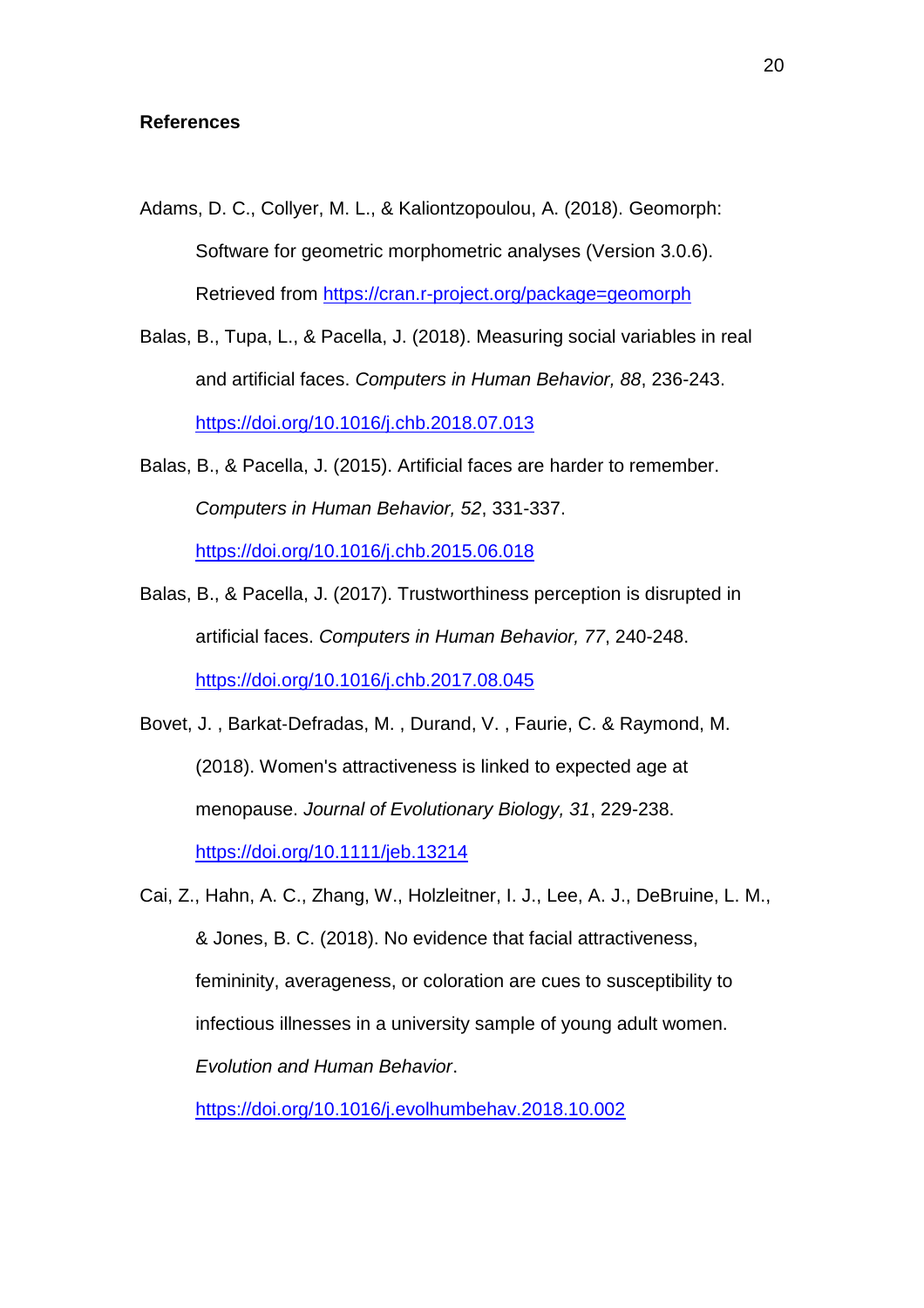Coetzee, V., Perrett, D. I., & Stephen, I. D. (2009). Facial adiposity: A cue to health? *Perception, 38*, 1700-1711.<https://doi.org/10.1068/p6423>

DeBruine, L. M., Jones, B. C., Unger, L., Little, A. C., & Feinberg, D. R. (2007). Dissociating averageness and attractiveness: Attractive faces are not always average. *Journal of Experimental Psychology: Human Perception and Performance, 33*(6), 1420-1430.

<https://doi.org/10.1037/0096-1523.33.6.1420>

- Foo, Y. Z., Simmons, L. W., & Rhodes, G. (2017). Predictors of facial attractiveness and health in humans. *Scientific Reports, 7*, 39731. <https://doi.org/10.1038/srep39731>
- Han, C., Hahn, A. C., Fisher, C. I., DeBruine, L. M., & Jones, B. C. (2016). Women's facial attractiveness is related to their body mass index but not their salivary cortisol. *American Journal of Human Biology, 28*(3), 352-355.<https://doi.org/10.1002/ajhb.22792>
- Haxby, J. V., Hoffman, E. A., & Gobbini, M. I. (2000). The distributed human neural system for face perception. *Trends in Cognitive Sciences, 4*(6), 223-233. [https://doi.org/10.1016/S1364-6613\(00\)01482-0](https://doi.org/10.1016/S1364-6613(00)01482-0)
- Hehman, E., Xie, S. Y., Ofosu, E. K., & Nespoli, G. A. (2018). Assessing the point at which averages are stable: A tool illustrated in the context of person perception. *PsyArXiv*.<https://doi.org/10.17605/OSF.IO/2N6JQ>
- Henderson A. J., Holzleitner I. J., Talamas S. N., & Perrett D. I. (2016). Perception of health from facial cues. Philosophical Transactions of the Royal Society B, 371, 20150380.

<https://doi.org/10.1098/rstb.2015.0380>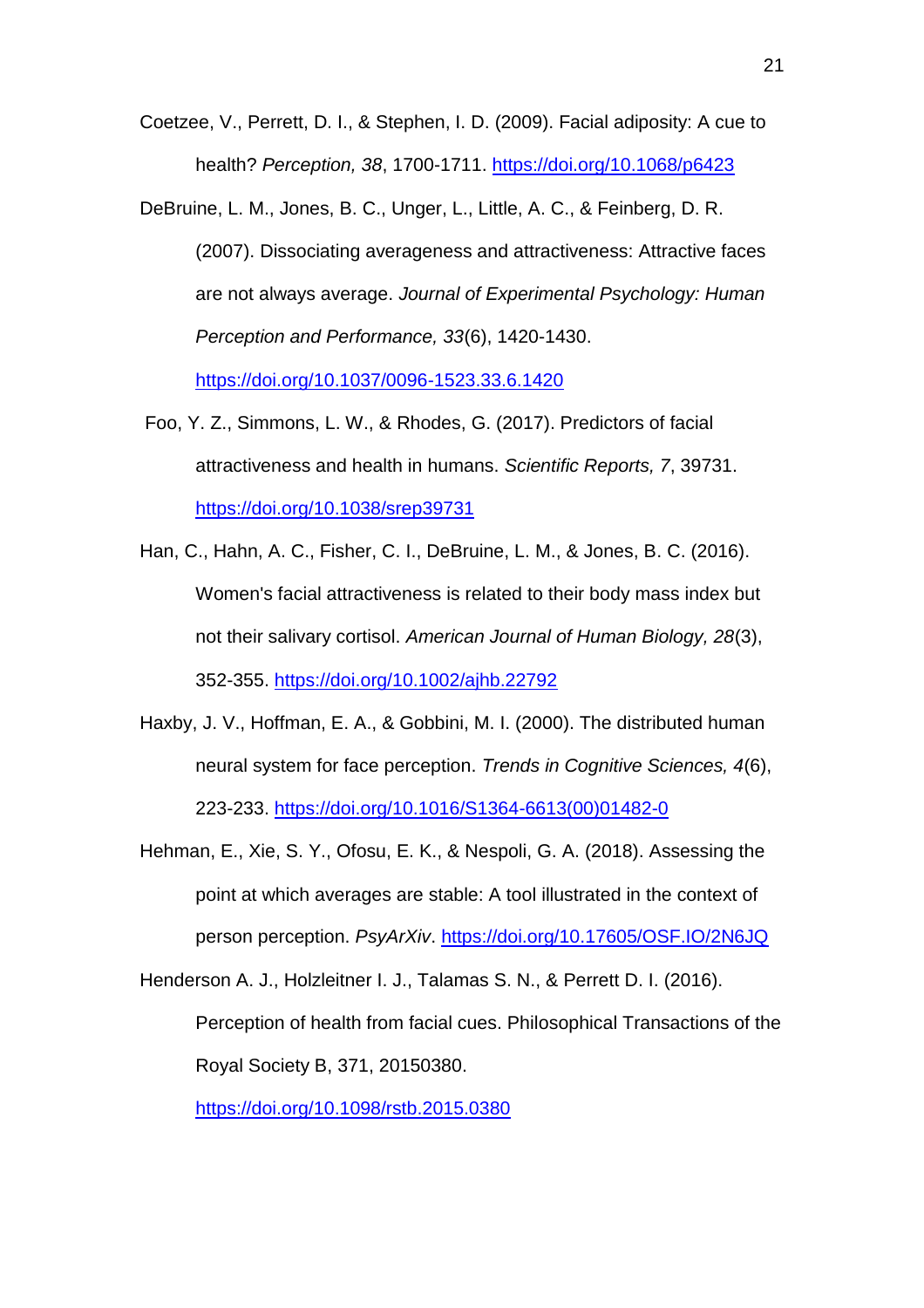Holzleitner, I. J., & Perrett, D. I. (2017). Women's Preferences for Men's Facial Masculinity: Trade-Off Accounts Revisited. *Adaptive Human Behavior and Physiology, 3*(4), 304-320. <https://doi.org/10.1007/s40750-017-0070-3>

Hong, G., Luo, M. R., & Rhodes, P. A. (2001). A study of digital camera colourimetric characterization based on polynomial modeling. *Colour Research & Application, 26*(1), 76-84. [https://doi.org/10.1002/1520-](https://doi.org/10.1002/1520-6378(200102)26:1%3c76::AID-COL8%3e3.0.CO;2-3) [6378\(200102\)26:1<76::AID-COL8>3.0.CO;2-3](https://doi.org/10.1002/1520-6378(200102)26:1%3c76::AID-COL8%3e3.0.CO;2-3)

Jackson, D. A. (1993). Stopping Rules in Principal Components Analysis: A Comparison of Heuristical and Statistical Approaches. *Ecology, 74*(8), 2204-2214.<https://doi.org/10.2307/1939574>

Jones, A. L. (2018). The influence of shape and colour cue classes on facial health perception. *Evolution and Human Behavior, 39*(1), 19-29. <https://doi.org/10.1016/j.evolhumbehav.2017.09.005>

Jones, B. C., Hahn, A. C., Fisher, C. I., Wang, H., Kandrik, M., & DeBruine, L. M. (2018a). General sexual desire, but not desire for uncommitted sexual relationships, tracks changes in women's hormonal status. *Psychoneuroendocrinology, 88*, 153-157.

<https://doi.org/10.1016/j.psyneuen.2017.12.015>

Jones, B. C., Hahn, A. C., Fisher, C. I., Wang, H., Kandrik, M., Han, C., . . . DeBruine, L. M. (2018b). No Compelling Evidence That Preferences for Facial Masculinity Track Changes in Women's Hormonal Status. *Psychological Science*, 0956797618760197. <https://doi.org/10.1177/0956797618760197>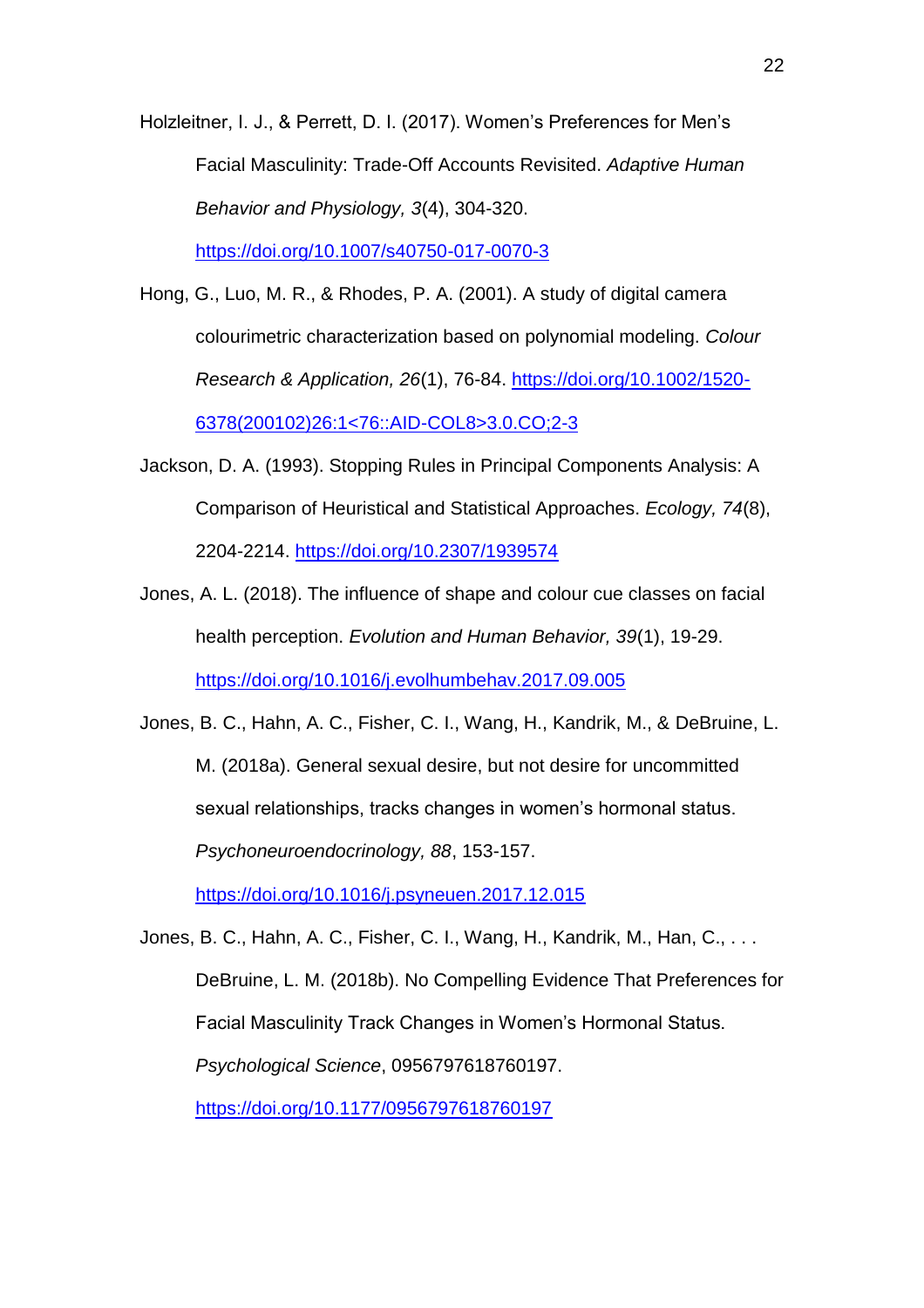Jones, B. C., Hahn, A. C., Fisher, C. I., Wang, H., Kandrik, M., Lee, A. J., . . . DeBruine, L. M. (2018c). Hormonal correlates of pathogen disgust: testing the compensatory prophylaxis hypothesis. *Evolution and Human Behavior, 39*(2), 166-169.

<https://doi.org/10.1016/j.evolhumbehav.2017.12.004>

Jones, B. C., Hahn, A. C., Fisher, C. I., Wang, H., Kandrik, M., Lao, J., . . . DeBruine, L. M. (2018d). No compelling evidence that more physically attractive young adult women have higher estradiol or progesterone. *Psychoneuroendocrinology, 98*, 1-5.

<https://doi.org/10.1016/j.psyneuen.2018.07.026>

Jones, B. C., Hahn, A. C., Fisher, C. I., Wincenciak, J., Kandrik, M., Roberts, S. C., . . . DeBruine, L. M. (2015). Facial colouration tracks changes in women's estradiol. *Psychoneuroendocrinology, 56*, 29-34.

<https://doi.org/10.1016/j.psyneuen.2015.02.021>

- Kätsyri, J. (2018). Those Virtual People all Look the Same to me: Computer-Rendered Faces Elicit a Higher False Alarm Rate Than Real Human Faces in a Recognition Memory Task. *Frontiers in Psychology, 9*, 1362. <https://doi.org/10.3389/fpsyg.2018.01362>
- Komori M, Kawamura, S., & Ishihara, S. (2009). Averageness or symmetry: Which is more important for facial attractiveness? *Acta Psychologica,*

*131, 136-142.* <https://doi.org/10.1016/j.actpsy.2009.03.008>

Komori, M., Kawamura, S., & Ishihara, S. (2011). Multiple Mechanisms in the Perception of Face Gender: Effect of Sex-Irrelevant Features. *Journal of Experimental Psychology-Human Perception and Performance, 37*, 626-633.<https://doi.org/10.1037/A0020369>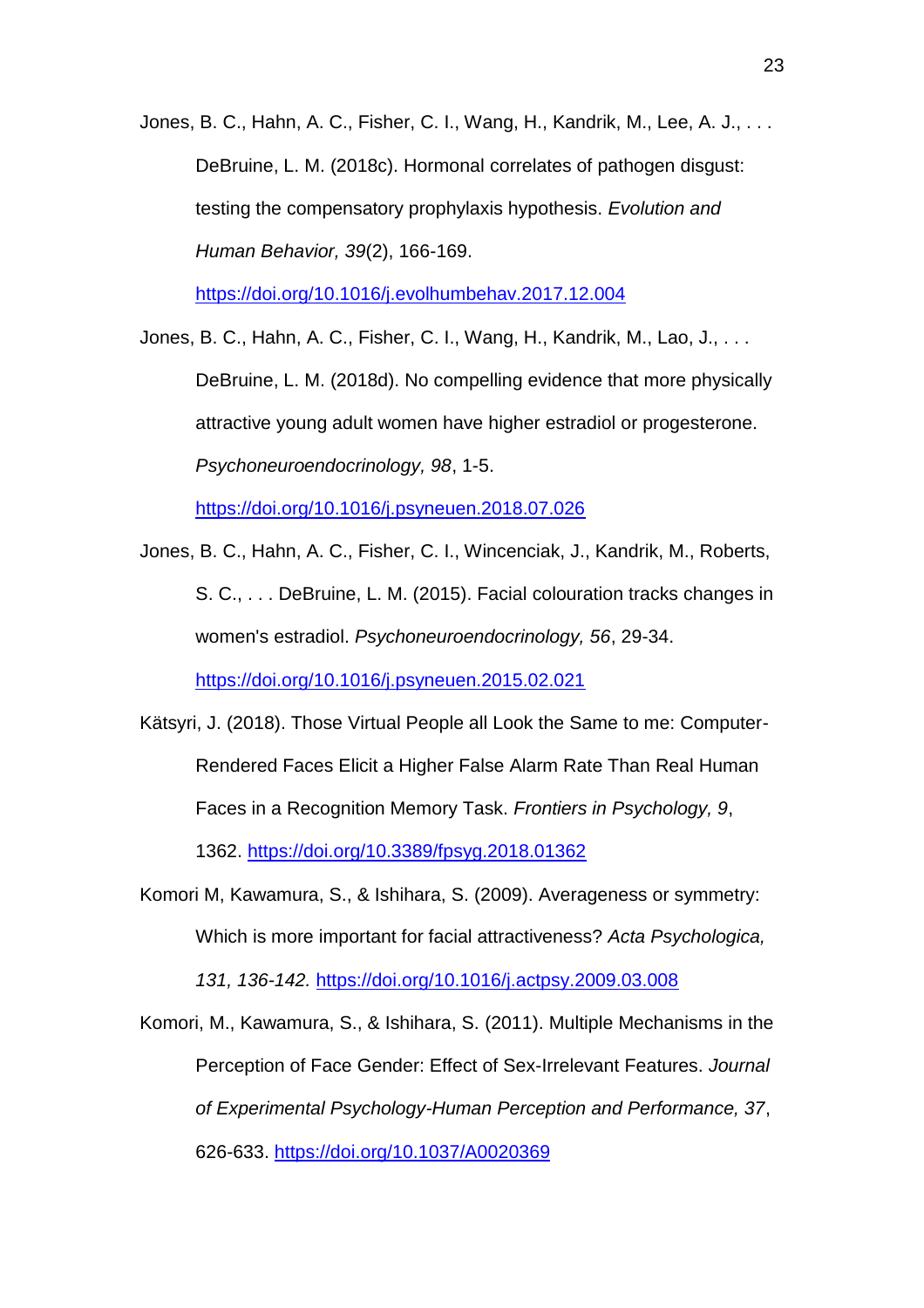Kuhn, M. (2008). Building predictive models in R using the caret package. *Journal of Statistical Software, 28*(5). <https://doi.org/10.18637/jss.v028.i05>

Langlois, J. H., Kalakanis, L., Rubenstein, A. J., Larson, A., Hallam, M., & Smoot, M. (2000). Maxims or myths of beauty? A meta-analytic and theoretical review. *Psychological Bulletin, 126*, 390-423.

<https://doi.org/10.1037/0033-2909.126.3.390>

- Lee, A. J., Mitchem, D. G., Wright, M. J., Martin, N. G., Keller, M. C., & Zietsch, B. P. (2016). Facial averageness and genetic quality: testing heritability, genetic correlation with attractiveness, and the paternal age effect. *Evolution and Human Behavior, 37*(1), 61-66. <https://doi.org/10.1016/j.evolhumbehav.2015.08.003>
- Little, A. C., Jones, B. C., & DeBruine, L. M. (2011). Facial attractiveness: evolutionary based research. *Philosophical Transactions of the Royal Society B: Biological Sciences, 366*, 1638-1659.

<https://doi.org/10.1098/rstb.2010.0404>

- Mitteroecker, P., Gunz, P., Windhager, S., & Schaefer, K. (2013). A brief review of shape, form, and allometry in geometric morphometrics, with applications to human facial morphology. *Hystrix, the Italian Journal of Mammalogy, 24,* 59–66.
- Olshausen, B. A., & Field, D. J. (1997). Sparse coding with an overcomplete basis set: A strategy employed by V1? *Vision Research, 37*(23), 3311- 3325. [https://doi.org/10.1016/S0042-6989\(97\)00169-7](https://doi.org/10.1016/S0042-6989(97)00169-7)
- O'Toole, A. J., Castillo, C. D., Parde, C. J., Hill, M. Q., & Chellappa, R. (2018). Face Space Representations in Deep Convolutional Neural Networks.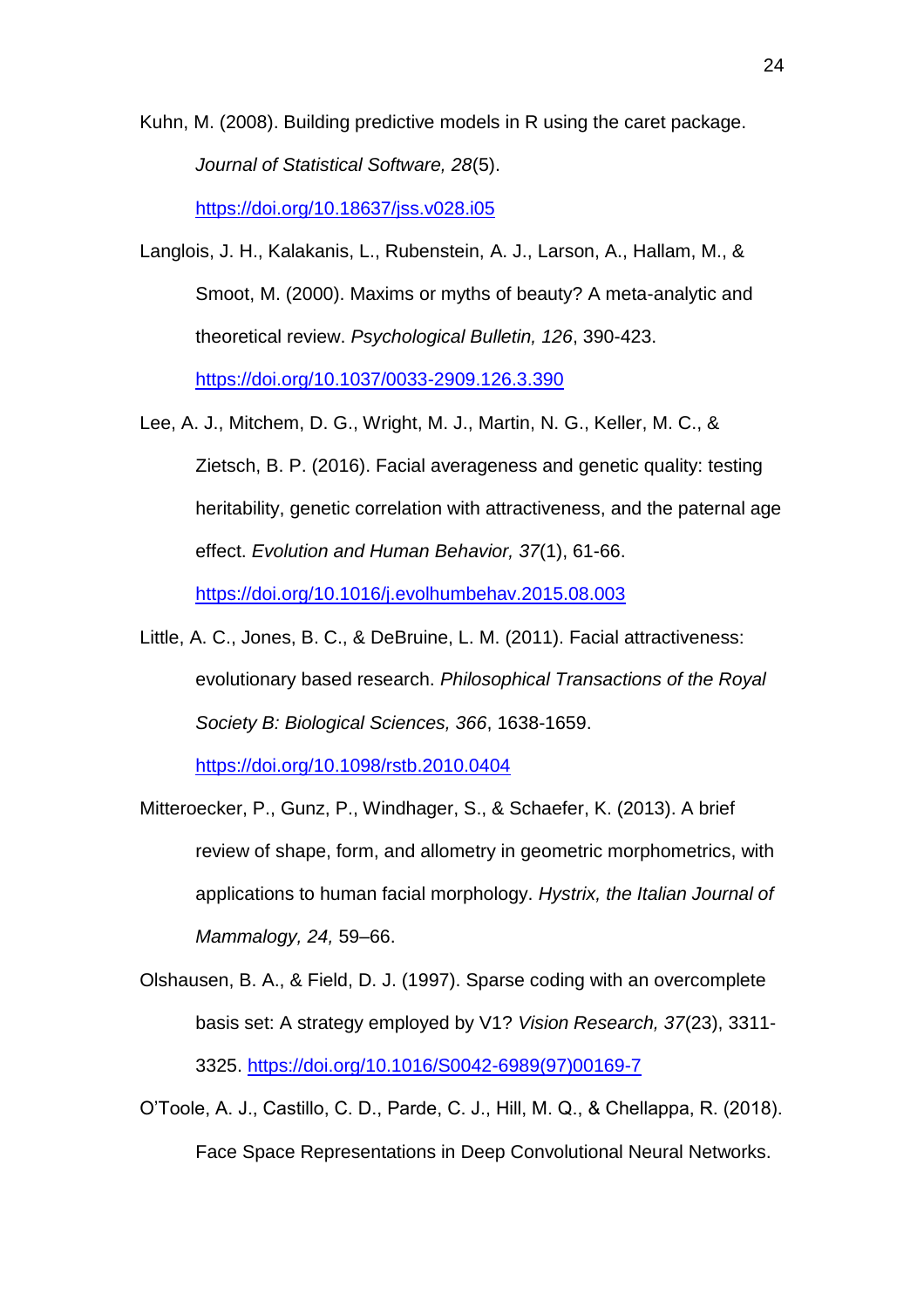*Trends in Cognitive Sciences, 22*(9), 794-809.

<https://doi.org/10.1016/j.tics.2018.06.006>

R Core Team. (2018). R: A language and environment for statistical computing (Version 3.5.0). Vienna, Austria: R Foundation for Statistical Computing. Retrieved from [https://www.R-project.org/](https://www.r-project.org/)

Rantala, M. J., Coetzee, V., Moore, F. R., Skrinda, I., Kecko, S., Krama, T., . . . Krams, I. (2013). Facial attractiveness is related to women's cortisol and body fat, but not with immune responsiveness. *Biology Letters, 9*(4).<https://doi.org/10.1098/rsbl.2013.0255>

- Re, D. E., Hunter, D. W., Coetzee, V., Tiddeman, B. P., Xiao, D., DeBruine, L. M., Jones, B. C., & Perrett, D. I. (2013). Looking Like a Leader–Facial Shape Predicts Perceived Height and Leadership Ability. PLoS ONE 8(12): e80957.<https://doi.org/10.1371/journal.pone.0080957>
- Renoult, J. P., Bovet, J., & Raymond, M. (2016). Beauty is in the efficient coding of the beholder. *Royal Society Open Science, 3*(3). <https://doi.org/10.1098/rsos.160027>

Rhodes, G. (2006). The evolutionary psychology of facial beauty. *Annual Review of Psychology, 57*, 199-226.

<https://doi.org/10.1146/annurev.psych.57.102904.190208>

Russell, R., Porcheron, A., Sweda, J. R., Jones, A. L., Mauger, E., & Morizot, F. (2016). Facial contrast is a cue for perceiving health from the face. *Journal of Experimental Psychology: Human Perception and Performance, 42*(9), 1354-1362. <https://doi.org/10.1037/xhp0000219>